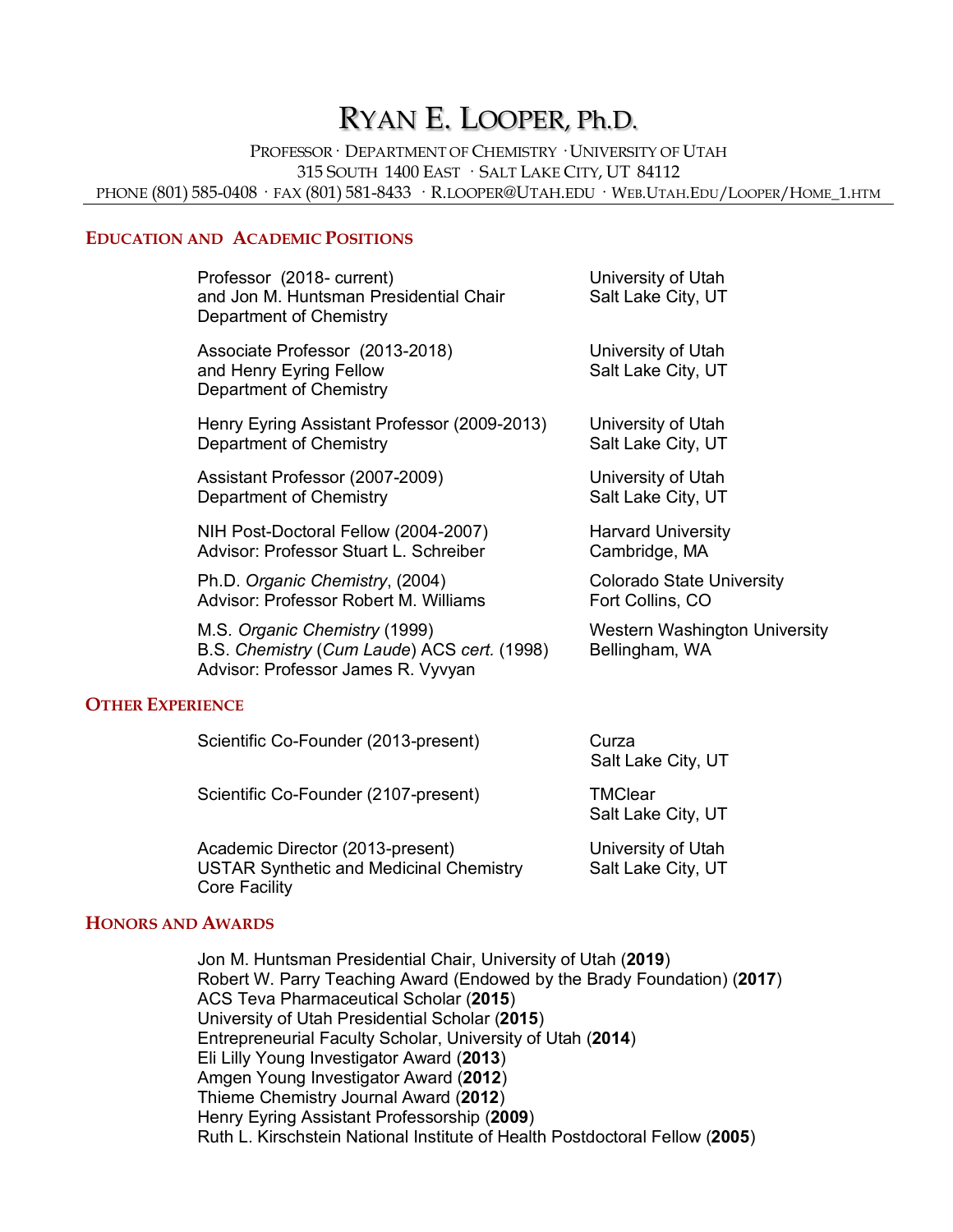Array Biopharma Research Fellow (**2003**) Colorado State University Graduate Research Grant (**2002**) Western Assoc. of Grad. Schools (WAGS) /UMI Distinguished M.S. Thesis Award (**2001**) Outstanding Organic Chemistry Student, Western Washington University (**1997**) Verna Alexander-Price Scholarship in Chemistry (**1997**)

| Synthetic Organic, Biological and Medicinal Chemistry, Anti-biofilm antibiotics |
|---------------------------------------------------------------------------------|
| and microbiology                                                                |
| American Chemical Society, American Society for Microbiology, International     |
| Society of Heterocyclic Chemistry                                               |
|                                                                                 |

**PUBLICATIONS (\*CORRESPONDING AUTHOR; † UNDERGRADUATE AUTHOR)**

- 57) Diana D. Shi, Milan R. Savani, Michael M. Levitt, Adam C. Wang, Jennifer E. Endress, Cylaina E. Bird, Joseph D. Buehler, Sylwia A. Stopka, Michael S. Regan, Yu-Fen Lin, Wenhua Gao, Januka Khanal, Min Xu, Bofu Huang, Rebecca B. Jennings, Dennis Bonal, Misty S. Martin-Sandoval, Tammie Dang, Lauren C. Gattie, Sungwoo Lee, John M. Asara, Harley I. Kornblum, Tak W. Mak, Ryan E. Looper, Quang-De Nguyen, Sabina Signoretti, Stefan Gradl, Andreas Sutter, Michael Jeffers, Andreas Janzer, Mark A. Lehrman, Lauren G. Zacharias, Thomas P. Mathews, Timothy E. Richardson, Daniel P. Cahill, Ralph J. DeBerardinis, Keith L. Ligon, Joan S. Brugge, Peter Ly, Nathalie Y. R. Agar, Kalil G. Abdullah, Isaac S. Harris, William G. Kaelin, Jr., Samuel K. McBrayer De Novo Pyrimidine Synthesis is a Targetable Vulnerability in IDH-Mutant Glioma *Nature* **2022**, submitted.
- *56)*Kathryn Gunn, Matti Myllykoski, John Cao, Bofu Huang, Betty Rouaisnel, Bill Diplas, Michael Levitt, Ryan Looper, John Doensch, Samuel McBrayer, Hai Yan, Lucy A. Godley, Peppi Koivunen, Julie-Aurore Losman "(*R*)-2-hydroxyglutarate inhibits KDM5 histone lysine demethylases to drive tumorigenesis in IDH-mutant cancers" *Molecular Cell* **2022**, submitted.
- *55)* Rawson, Kaden; Neuberger, Travis; Smith, Tyler; Reddy, Hariprasada Reddy Kanna; Haussener, Travis; Sebahar, Paul; Looper, Ryan; Isaacson, Brad; Shero, John; Pasquina, Paul; Williams, Dustin. "Antibiofilm potential of a negative pressure wound therapy foam loaded with a first-inclass tri-alkyl norspermidine-biaryl antibiotic" *J. Biomed. Res.* **2022**, in press.
- *54)* Mathew R. Nelli, Kendall N. Heitmier and Ryan E. Looper "Dissecting the Nucleoside Antibiotics as Universal Translation Inhibitors" *Acc. Chem. Res.* **2021,** 54, 2798-2811*.*

*Perspective:* Looper, Ryan E.; Boger, Dale L.; Silver, Lynn L. "Small Molecular Weapons against Multi-Drug Resistance" *Acc. Chem. Res.* **2021**, 54(13), 2785-2787.

- *53)* Aishwaryadev Banerjee, Shakir-Ul Khan, Samuel Broadbent, Ashaffruzzman Bulbul, Kyeong Kim, Ryan Looper, Carlos Mastrangelo, and Hanseup Kim "Molecular Bridge Mediated Ultra-Low-Power Gas Sensing" *Microsystems & Nanoengineering* **2021***, 7*, 27.
- *52)* D. L. Williams, B. Kawaguchi, N. B. Taylor, G. Allyn, M. A. Badham†, J. C. Rogers, B. R. Peterson†, P. R. Sebahar, T. J. Haussener, H. R. Kanna Reddy, B. M. Isaacson, P. F. Pasquina, R. E. Looper "In Vivo Efficacy of a Unique First-In-Class Antibiofilm Antibiotic for Biofilm-Related Wound Infections Caused by Acinetobacter baumannii" *Biofilm* **2020**, *2*, 100032.
- 51) M. Miller, J. C. Rogers, M. A. Badham<sup>†</sup>, L. Cadenas, E. Brightwell, J. Adams, C. Tyler, P. R. Sebahar, T. J. Haussener, H. K. Reddy, R. E. Looper, D. L. Williams "Examination of a first-in-class bis-dialkylnorspermidine-terphenyl antibiotic in topical formulation against mono and polymicrobial biofilms" *PLOS One* **2020**, *15*, e0234832**.**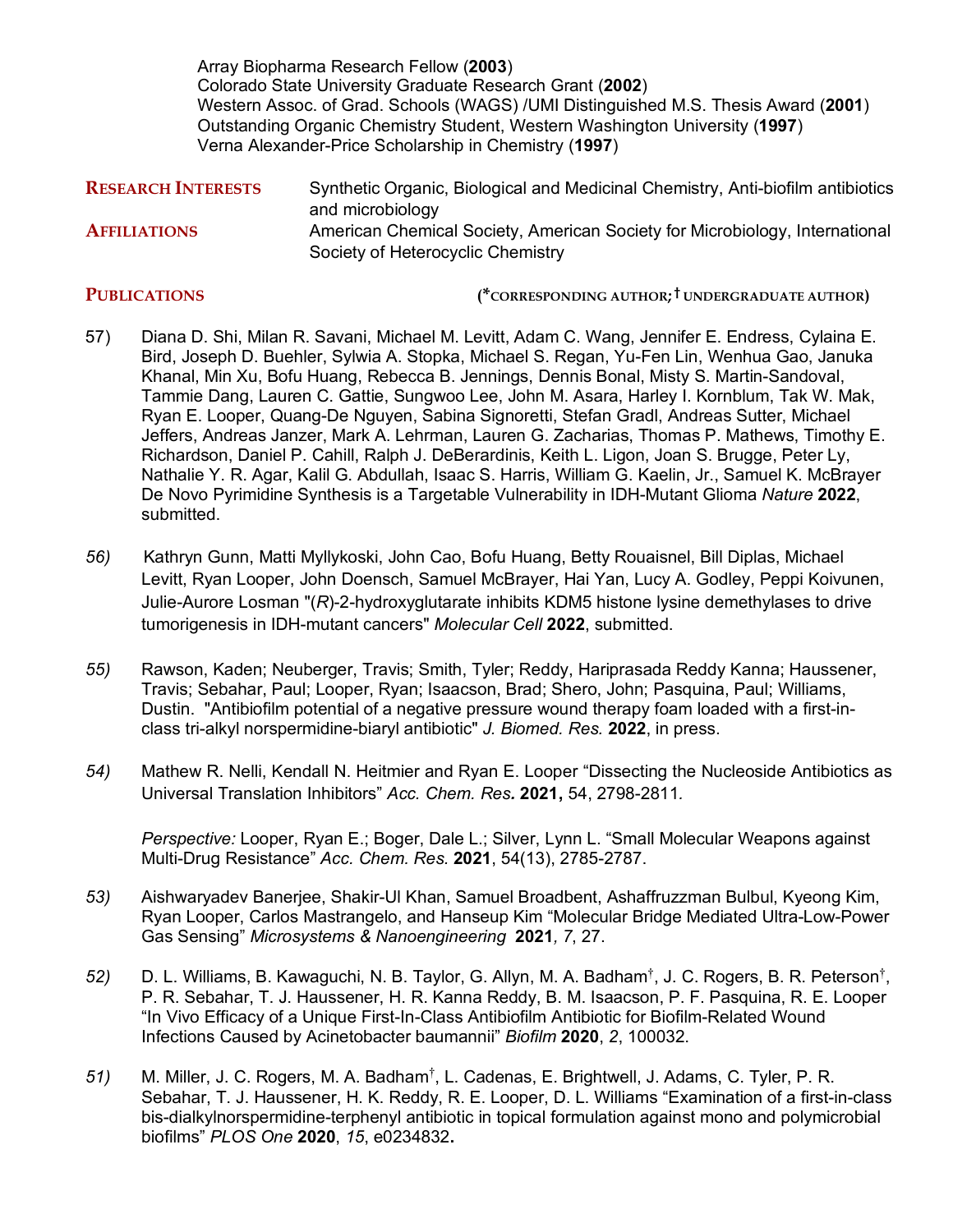- *50*) C. M. Serrano, H. R. Kanna Reddy, D. R. Eiler, B. I. C. Tresco†, M. R. Koch, L. R. Barrows, R. T. Vanderlinden, C. A. Testa, P. R. Sebahar, R. E. Looper\* "Unifying aminohexopyranose nucleoside antibiotics; implications for antibiotic design" *Angew. Chem. Int. Ed.* **2020**, *59*(28), 11330-11333.
- 49) Banerjee, A.; Khan, S. H.; Broadbent, S.; Likhite, R.; Looper, R.; Kim, H.; Mastrangelo, C. H. "Batch-fabricated α-Si assisted nanogap tunneling junctions" *Nanomaterials* **2019**, *9*(5), 727.
- *48)* S. R. Paladugu, C. K. James and R. E. Looper\* "A Direct C11 Alkylation Strategy on the Saxitoxin Core: A Synthesis of (+)-11-Saxitoxinethanoic Acid" *Organic Letters* **2019**, *21*(19), 7999-8002.
- 47) D. L. Williams, S. R. Smith, R. T. Epperson, B. R. Peterson<sup>†</sup>, Ryan E. Looper "Growth Substrate May Influence Biofilm Susceptibility to Antibiotics" *PLOS One*, **2019**, 14(3), e0206774.
- *46*) Williams, Dustin L.; Epperson, Richard T.; Ashton, Nicholas N.; Taylor, Nicholas B.; Kawaguchi, Brooke; Olsen, Raymond E.; Haussener, Travis J.; Sebahar, Paul R.; Allyn, Gina; Looper, Ryan E. "In vivo analysis of a first-in-class tri-alkyl norspermidine-biaryl antibiotic in an active release coating to reduce the risk of implant-related infection" *Acta Biomaterialia*, **2019**, *93*, 36-49. PMID: 30710710
- *45*) Williams, Dustin L.; Epperson, Richard T.; Ashton, Nicholas N.; Taylor, Nicholas B.; Kawaguchi, Brooke; Olsen, Raymond E.; Haussener, Travis J.; Sebahar, Paul R.; Allyn, Gina; Looper, Ryan E. "In Vitro Testing of a First-In-Class Tri-alkylnorspermidine-biaryl Antibiotic in an Anti-biofilm Silicone Coating" *Acta Biomaterialia* **2019**, *93*, 25-35**.** PMID:30769135
- *44*) Vaden, R. M.; Guillen, K. P.; Salvant, J. M.; Santiago, C. B.; Gibbons, J. B.; Pathi, S. S.; Arunachalam, S.; Sigman, M. S.; Looper, R. E.; Welm, B. E., A Cancer-Selective Zinc Ionophore Inspired by the Natural Product Naamidine A. *ACS Chem. Biol.* **2019,** *14* (1), 106-117. PMID: 30571086
- *43*) Laukka, T.; Myllykoski, M.; Looper, R. E.; Koivunen, P., Cancer-associated 2-oxoglutarate analogues modify histone methylation by inhibiting histone lysine demethylases. *Journal of Molecular Biology* **2018,** *430* (18, Part B), 3081-3092;
- *42*) Philip, B.; Yu, D. X.; Silvis, M. R.; Shin, C. H.; Robinson, J. P.; Robinson, G. L.; Welker, A. E.; Angel, S. N.; Tripp, S. R.; Sonnen, J. A.; VanBrocklin, M. W.; Gibbons, R. J.; Looper, R. E.; Colman, H.; Holmen, S. L., Mutant IDH1 Promotes Glioma Formation In Vivo. *Cell Rep.* **2018,** *23* (5), 1553-1564;
- *41*) Bharat, D.; Cavalcanti, R. R. M.; Petersen, C.; Begaye, N.; Cutler, B. R.; Costa, M. M. A.; Ramos, R. K. L. G.; Ferreira, M. R.; Li, Y.; Bharath, L. P.; Toolson, E.; Sebahar, P.; Looper, R. E.; Jalili, T.; Rajasekaran, N. S.; Jia, Z.; Symons, J. D.; Anandh Babu, P. V., Blueberry Metabolites Attenuate Lipotoxicity-Induced Endothelial Dysfunction. *Mol. Nutr. Food Res.* **2018,** *62* (2), n/a;
- *40)* McBrayer SK, Mayers JR, DiNatale GJ, Shi DD, Khanal J, Chakraborty AA, Sarosiek KA, Briggs KJ, Robbins AK, Sewastianik T, Shareef SJ, Olenchock BA, Parker SJ, Tateishi K, Spinelli JB, Islam M, Haigis MC, Looper RE, Ligon KL, Bernstein BE, Carrasco RD, Cahill DP, Asara JM, Metallo CM, Yennawar NH, Vander Heiden MG, Kaelin WG. Transaminase Inhibition by 2- Hydroxyglutarate Impairs Glutamate Biosynthesis and Redox Homeostasis in Glioma. *Cell* **2018**, 175(1):101-116.e25. PMID: 30220459
- *39)* Tuomas Laukka, Matti Myllykoski, Ryan E. Looper, Peppi Koivunen "Cancer-associated 2 oxoglutarate analogues modify histone methylation by inhibiting histone lysine demethylases" *J. Mol. Biol* **2018**, *430*, 3081-3092.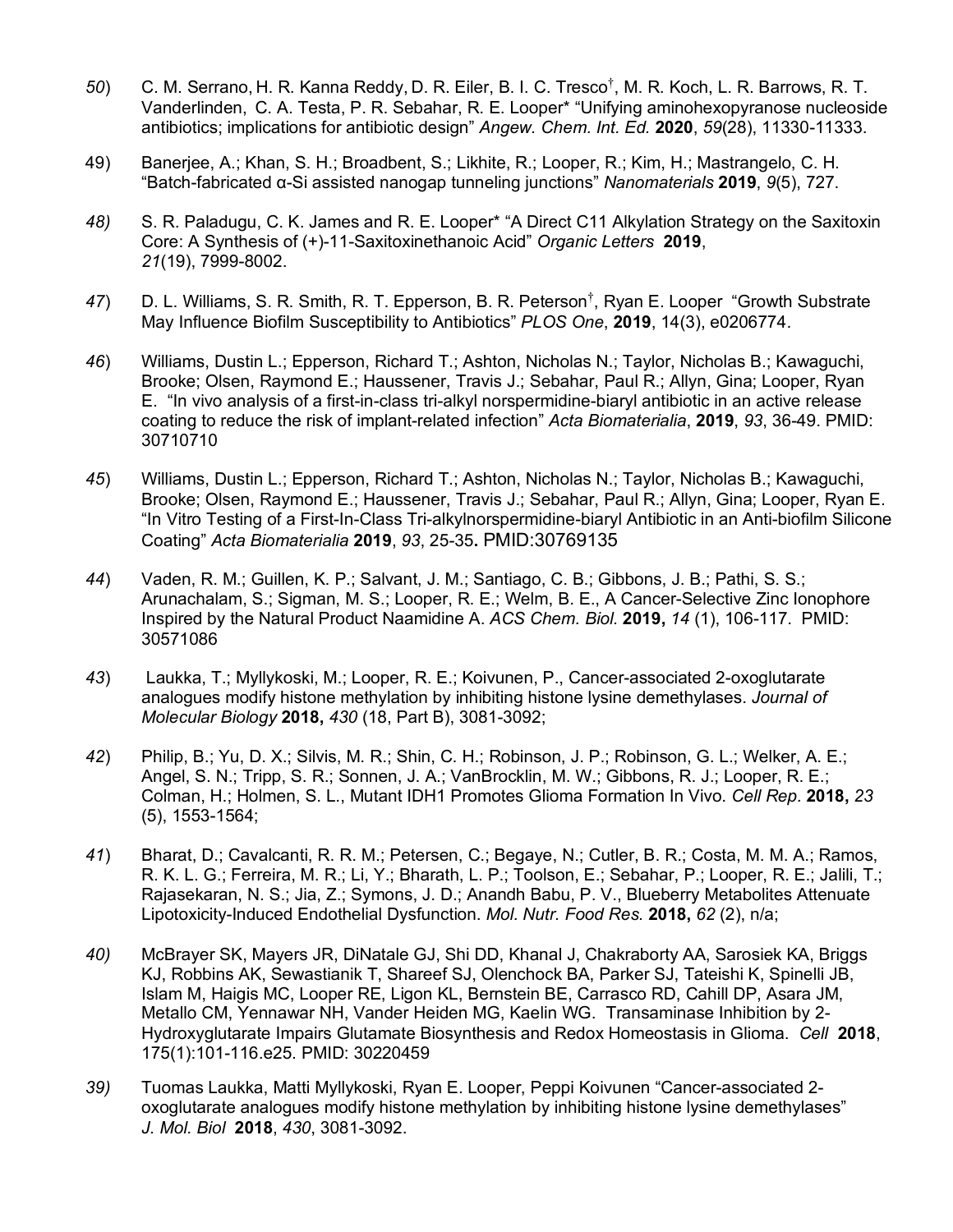- *38)* Adam Spivak, Racheal Nell, Mark Petersen, Laura Martins, Paul Sebahar, Ryan Looper and Vicente Planelles "Synthetic Ingenols Maximize Protein Kinase C-Induced HIV-1 Latency Reversal" *Antimicrob. Agents Chemother.* **2018,** *62*, e01361-18. PMID: 30104276
- *37)* Ki-Hyeok Kwon, Anne V. Edwards, Miao Yang, and Ryan E. Looper\* "Exploring hydroaminationcycloaddition-fragmentation sequences to access polycyclicguanidines and vinyl-2 aminoimidazoles" *Tetrahedron* **2017**, 73, 6067-6079. PMID: 29681663
- 36) Justin M. Salvant, Anne V. Edwards, Joseph B. Gibbons, Daniel Z. Kurek<sup>†</sup>, Ryan E. Looper "Regioselective base-mediated cyclizations of mono-*N* acylpropargylguanadines" *J. Org. Chem*. **2017**, *82* (13), 6958–6967.
- *35)* Travis J. Haussener, Paul R. Sebahar, Hariprasada K. Reddy, Dustin L. Williams and Ryan E. Looper "A Practical Synthesis of N-alkyl- and N',N'-dialkyl polyamines", *Tetrahedron Letters.* **2016,** *57*, 2845-2848.
- *34*) Srinivas R. Paladugu and Ryan E. Looper "Preparation of a 1,2-isoxazolidine synthon for the synthesis of zetekitoxin AB." *Tetrahedron Lett.* **2015***, 56*, 6332-6334. PMCID: PMC4649947
- *33*) Joseph B. Gibbons, Justin M. Salvant, Rachel M. Vaden, Bryan E. Welm and Ryan E. Looper "A synthesis of naamidine A and selective access to N<sup>2</sup>-acyl-2-aminoimidazoles." J. Org. Chem. 2015, 80, 10076–10085.
- *32*) Kihyeok Kwon, Travis J. Haussener and Ryan E. Looper "Preparation of mono-Cbz protected guanidines (Potassium carbobenzyloxycyanamide, carbobezyloxycyanamide potassium salt)" *Org. Synth.* **2015**, 92, 91-102.
- *31*) Kaitlin J. Basham, Christopher J. Leonard, Collin Kieffer, Dawne N. Shelton, Vasudev R. Bhonde, Ryan E. Looper, and Bryan E. Welm "Dioxin Exposure Blocks Lactation Through a Direct Effect on Mammary Epithelial Cells Mediated by the Aryl Hydrocarbon Receptor Repressor" *Toxicol. Sci.* **2015**, *143* (1), 36-45. PMCID: PMC4274378
- *30*) Jing Fan, Xin Teng, Ling Liu, Ryan E. Looper and Joshua D. Rabinowitz "Human phosphoglycerate dehydrogenase produces the oncometabolite D-2-hydroxyglutarate" *ACS Chemical Biology* **2015**, *10*, 510-516. PMCID:PMC4340346
- *29)* Ki-hyeok Kwon, Catherine M. Serrano, Michael Koch, Louis R. Barrows and Ryan E. Looper "Synthesis of bicyclic guanidines via cascade hydroamination /Michael additions of mono-*N*acylpropargylguanidines" *Organic Letters*, **2014**, *16*, 6048-6051. PMCID:PMC4260634
- 28) Kaitlin J. Basham, Vasudev R. Bhonde, Collin Keiffer, James B. C. Mack<sup>†</sup>, Matthew Hess<sup>†</sup>, Bryan E. Welm and Ryan E. Looper " *Bis*-aryloxadiazoles as effective activators of the aromatic hydrocarbon receptor" *Bioorg. Med. Chem. Lett.* **2014***, 24*, 2473-2476*.* PMCID: PMC4086406
- *27)* Keith M. Gligorich, Rachel M. Vaden, Dawne N. Shelton, Guoying Wang, Cindy B. Matsen, Ryan E. Looper, Matthew S. Sigman, and Bryan E. Welm "Development of a Screen To Identify Selective Small Molecules Active Against Patient-Derived Metastatic and Chemoresistant Breast Cancer Cells" *Breast Cancer Research,* **2013** 15(4), R58. PMCID: PMC4028696.
- *26*) Miao Yang, Shannon Odelberg, Dean Li and Ryan E. Looper "Cationic-Rh(II) complexes for the synthesis of dihydropyrimidines from propargylureas"*, Tetrahedron*, **2013,** *69*, 5744-5750. PMCID: PMC3690933
- *25*) Vasudev R. Bhonde and Ryan E. Looper "Carbamic acid, *N*-[[[(1,1 dimethylethoxy)carbonyl] amino](methylthio)methylene]-,1,1-dimethylethyl ester" *Encyclopedia of Reagents for Organic*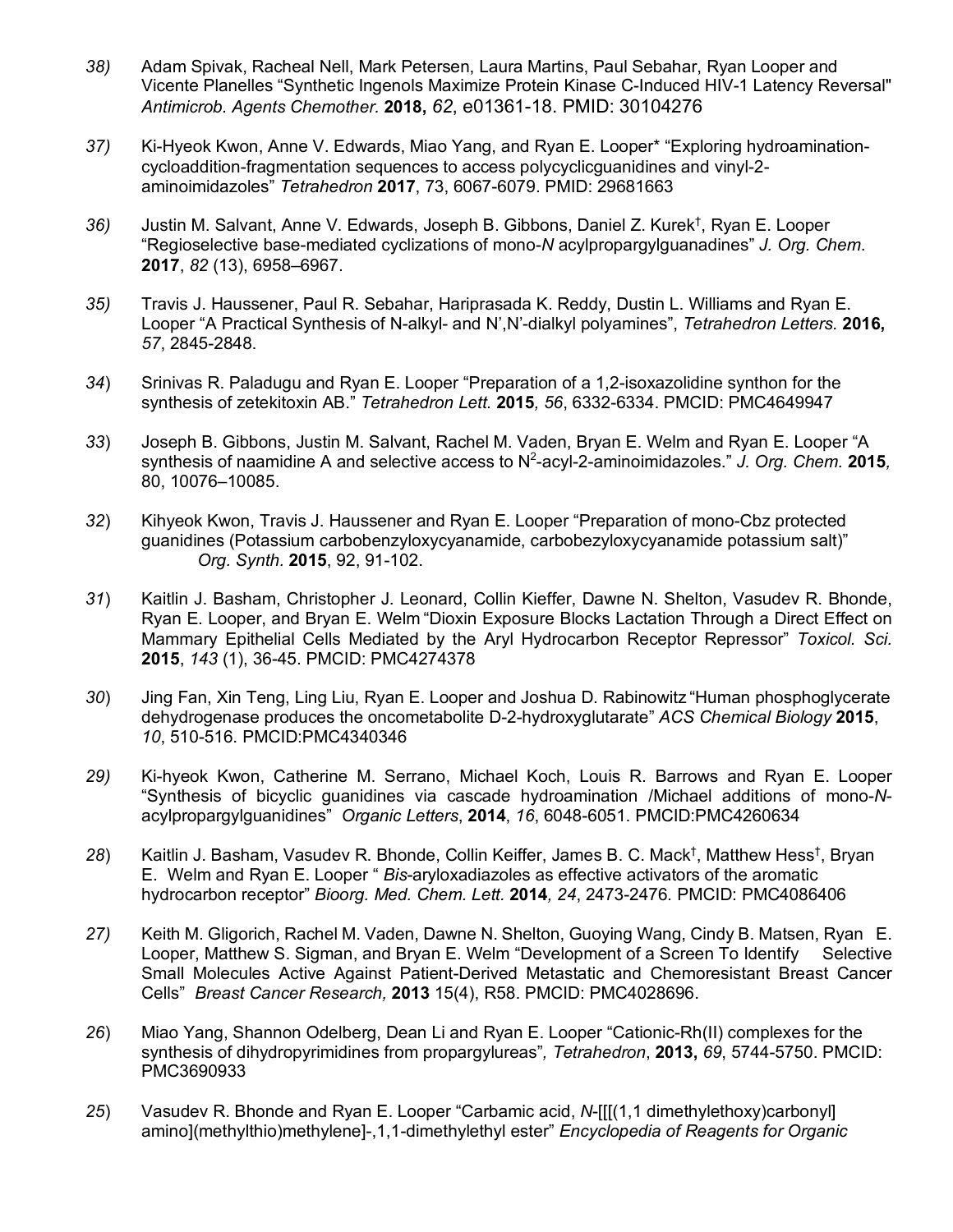*Synthesis (eROS),* **2013**. DOI: 10.1002/047084289X.rn01529

- *24)* Julie-Aurore Losman, Ryan Looper, Peppi Koivunen, Sungwoo Lee, Rebekka K. Schneider, Christine McMahon, Glenn Cowley, David Root, Benjamin L. Ebert, and William G. Kaelin Jr. *"(R*)- 2-Hydroxyglutarate Is Sufficient to Promote Leukemogenesis and Its Effects Are Reversible" *Science*, **2013**, *339,* 1621-1625. PMCID:PMC3836459
- *23)* Kaitlin J. Basham, Collin Keiffer, Dawne N. Shelton, Chris J. Leonard, Vasudev R. Bhonde, Hariprasad Vankayalapati, Brett Milash, David J. Bearss, Ryan E. Looper and Bryan E. Welm "Chemical genetic screen reveals a role for desmosomal adhesion in mammary branching morphogenesis." *J. Biol. Chem.* **2013**, *288(4)*, 2261-2270. PMCID:PMC3554898
- *22*) Joseph B. Gibbons, Keith M. Gligorich, Bryan E. Welm and Ryan E. Looper "Synthesis of the reported structures for kealiinines B and C" *Organic Letters* **2012***, 14*, 4734-4737*.* PMCID: PMC3619427
- *21*) Travis J. Haussener and Ryan E. Looper "An epoxide opening cascade to access the pactamycin core" *Organic Letters* **2012***, 14*, 3632–3635*.* PMID:22758908
- *20)* Ryan E. Looper and Robert M. Williams "Efficient Asymmetric Synthesis of *N*-tert- Butoxycarbonyla-Aminoacids using 4-*tert*-Butoxycarbonyl-5,6-Diphenylmorpholin-2-one: (*R*)-(*N*-*tert*-Butoxycarbonyl)allylglycine" *Organic Synthesis* **2012**, *89*, 394-403.
- *19)* Peppi Koivunen, Sungwoo Lee, Chris G Duncan, Giselle Lopez, Shakti Ramkissoon, Julie Losman, Päivi Joensuu, Ulrich Bergmann, Stefan Gross, Ryan Looper, Keith Ligon, Roeland Verhaak, Hai Yan, and William G. Kaelin, Jr. "Transformation by the (*R)* Enantiomer of 2- Hydroxyglutarate Linked to EglN Activation." *Nature* **2012**, *483*, 484-488*.* PMCID:PMC3656605
- *18)* Vasudev R. Bhonde and Ryan E. Looper "A stereocontrolled synthesis of (+)-saxitoxin" *J. Am. Chem. Soc.* **2011**, *133*, 20172-20174. PMCID: PMC3320040
- *17)* Catherine M. Serrano and Ryan E. Looper "Rapid assembly of cytimidine through tandem Cucatalyzed *N-*aryl amidation reactions" *Organic Letters* **2011**, *13*, 5000-5003. PMID: 21913679
- *16*) Ryan E. Looper, Travis J. Haussener and James B. C. Mack† "Chlorotrimethylsilane activation of acylcyanamides for the synthesis of mono-*N*-acylguanidines" *J. Org. Chem,* **2011**, *76,* 6967-6971*.* PMCID: PMC3189699 *[the reagent described in this paper, is now commercialized by Sigma-Aldrich]*
- *15)* Morgan J. Gainer, Nitasha R. Bennett**†** , Yu Takahashi and Ryan E. Looper "Regioselective Rh(II) catalyzed hydroaminations of propargylguanidines" *Angew. Chem. Int. Ed.* **2011**, *50*, 684-687. PMCID: PMC3631534 *[Highlighted by the ACIE editors as a "HOT" paper]; [Highlighted in Synfacts 2011, 374.]*
- *14*) Robert L. Giles, Richard A. Nkansah and Ryan E. Looper "Synthesis of 2-thio and 2-oxoimidazoles via cascade addition-cycloisomerization reactions of propargyl-cyanamides" *J. Org. Chem.* **2010**, *75*, 261-264. PMID:19954194
- *13*) Mohan R. Kaadige, Ryan E. Looper, Kamalanaadhan Sadhaasivam and Donald E. Ayer "Glutamine-dependent anapleurosis dictates glucose uptake and cell growth by regulating MondoA transcriptional activity" *Proc. Natl. Acad. Sci. USA* **2009**, *106*, 14878-14883*.* PMCID: PMC2736411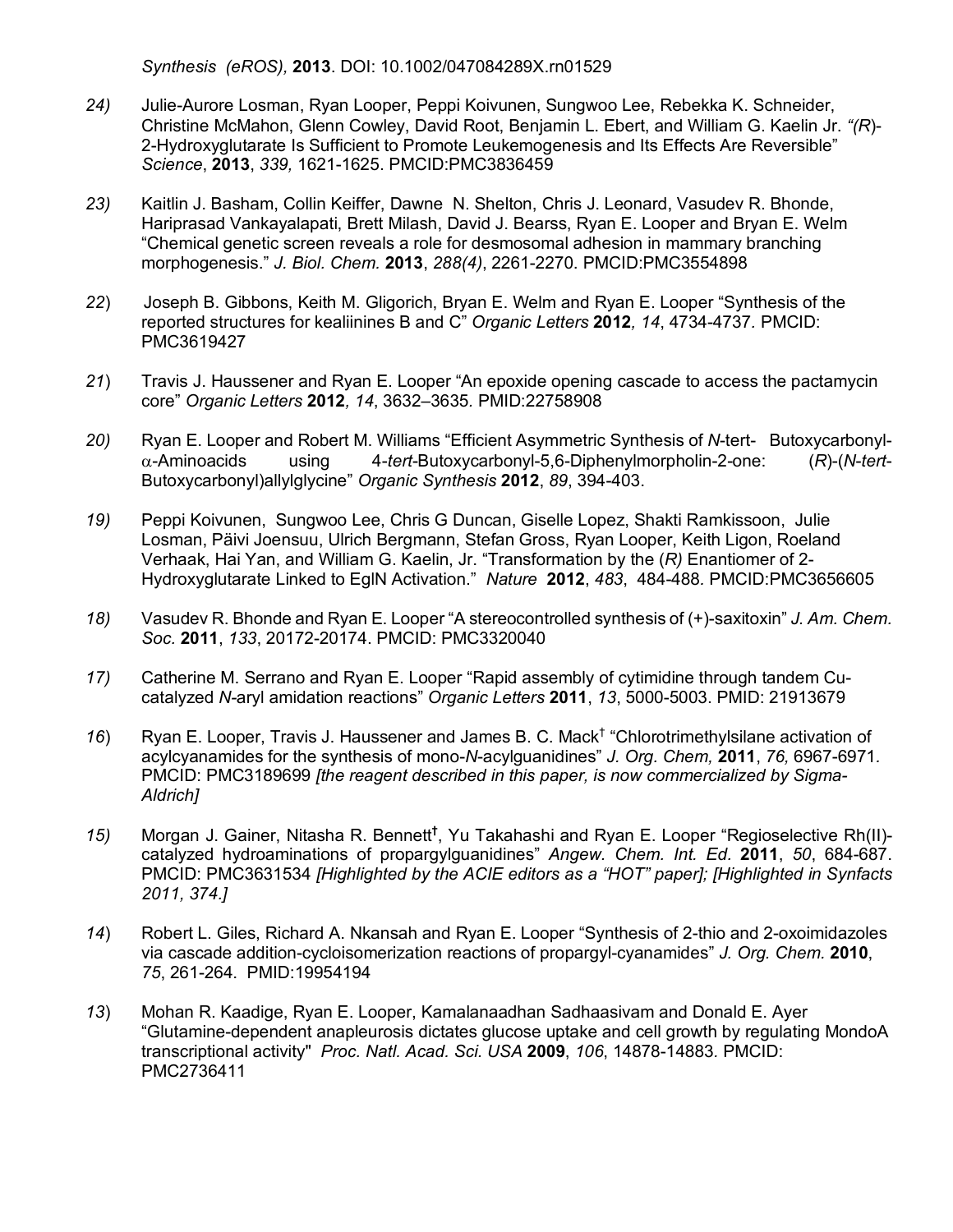- *12)* Robert L. Giles, John D. Sullivan, Andrew M. Steiner and Ryan E. Looper "Additioncycloisomerization of propargylcyanamides: efficient access to the 2-amino-imidazole core" *Angew. Chem. Int. Ed.* **2009**, *48,* 3116-3120. PMID:19322858 *[Highlighted in Synfacts 2009, 725.]*
- *11)* John D. Sullivan, Robert L. Giles and Ryan E. Looper "2-aminoimidazoles from *Leucetta* sponges; synthesis, biology and the emergence of a privileged pharmacophore" *Current Bioactive Compounds* **2009**, *5,* 39-78.

#### **BOOK CHAPTERS:**

*10)* Gregory P. Tochtrop and Ryan E. Looper "Target-oriented synthesis/ Strategies for building focused libraries and their uses." *pp.74-87.* In *Chemical Genomics, Ed. by Haian Fu.* Cambridge University Press. **2012**.

#### **GRADUATE AND POSTDOCTORAL:**

- *9)* Ryan E. Looper, Daniela Pizzirani and Stuart L. Schreiber "Macrocycloadditions leading to conformationally restricted small molecules" *Organic Letters* **2006**, *8*, 2063-2066*.*
- *8)* Ryan E. Looper, Maria T.C. Runnegar and Robert M. Williams "Syntheses of the cylindrospermopsin alkaloids and their toxicological evaluation*" Tetrahedron* **2006**, *62*, 4549–4562.
- *7)* Ryan E. Looper, Maria T.C. Runnegar and Robert M. Williams "Synthesis of the putative structure of 7-deoxycylindrospermopsin: C7-oxygenation is not required for the inhibition of protein synthesis" *Angew. Chem. Int. Ed.* **2005**, *44*, 3879-3881.
- *6)* Ryan E. Looper and Robert M. Williams "A concise asymmetric synthesis of the marine hepatotoxin 7-epi-cylindrospermopsin" *Angew. Chem. Int. Ed.* **2004**, *43*, 2930-2933. *[Highlighted by the editors as a "VIP" paper]*
- *5)* Ryan E. Looper "Concise Asymmetric syntheses of the Cylindrospermopsin Alkaloids" *Ph.D. Dissertation*, **2004,** Colorado State University.
- *4)* Ryan E. Looper and Robert M. Williams "Construction of cylindrospermopsin's A ring via an intramolecular oxazinone-N-oxide dipolar cycloaddition" *Tetrahedron Lett.* **2001**, *42*, 769-771.
- *3)* James R. Vyvyan, Celeste Loitz, Ryan E. Looper, Cheryl S. Mattingly, Emily A. Peterson and Steven T. Staben "Synthesis of aromatic bisabolene natural products via palladium-catalyzed cross couplings of organozinc reagents" *J. Org. Chem.* **2004**, *69*, 2461-2468.
- *2)* James R. Vyvyan and Ryan E. Looper "Total synthesis of (±)-heliannuol D, an allelochemical from *Helianthus annuus*" *Tetrahedron Lett.* **2000**, *41*, 1151-1153.
- *1)* Ryan E. Looper **"**Studies directed toward the synthesis of allelopathic natural products: the heliannuols, (±)-glandulone A, and related aromatic bisabolene natural products" *M.S. Thesis*, **1999,** Western Washington University.

### **PATENTS:**

- *14)* Sebahar, Paul Richard; Looper, Ryan Preparation of N-arylsulfonyl-azetidine derivatives as TRPV4 receptor ligands for treatment of ocular disorders, WO 2021102314 A1 20210527, **2021**.
- *13)* Sebahar, Paul R.; Looper, Ryan E.; Testa, Charles A.; Tresco, Benisaac C.; Haussener, Travis J.; Reddy, Hariprasada R. Kanna; Grant, Seth Preparation of cytosine derivatives as antimicrobial agents , WO 2021097061 A1 20210520. **2021**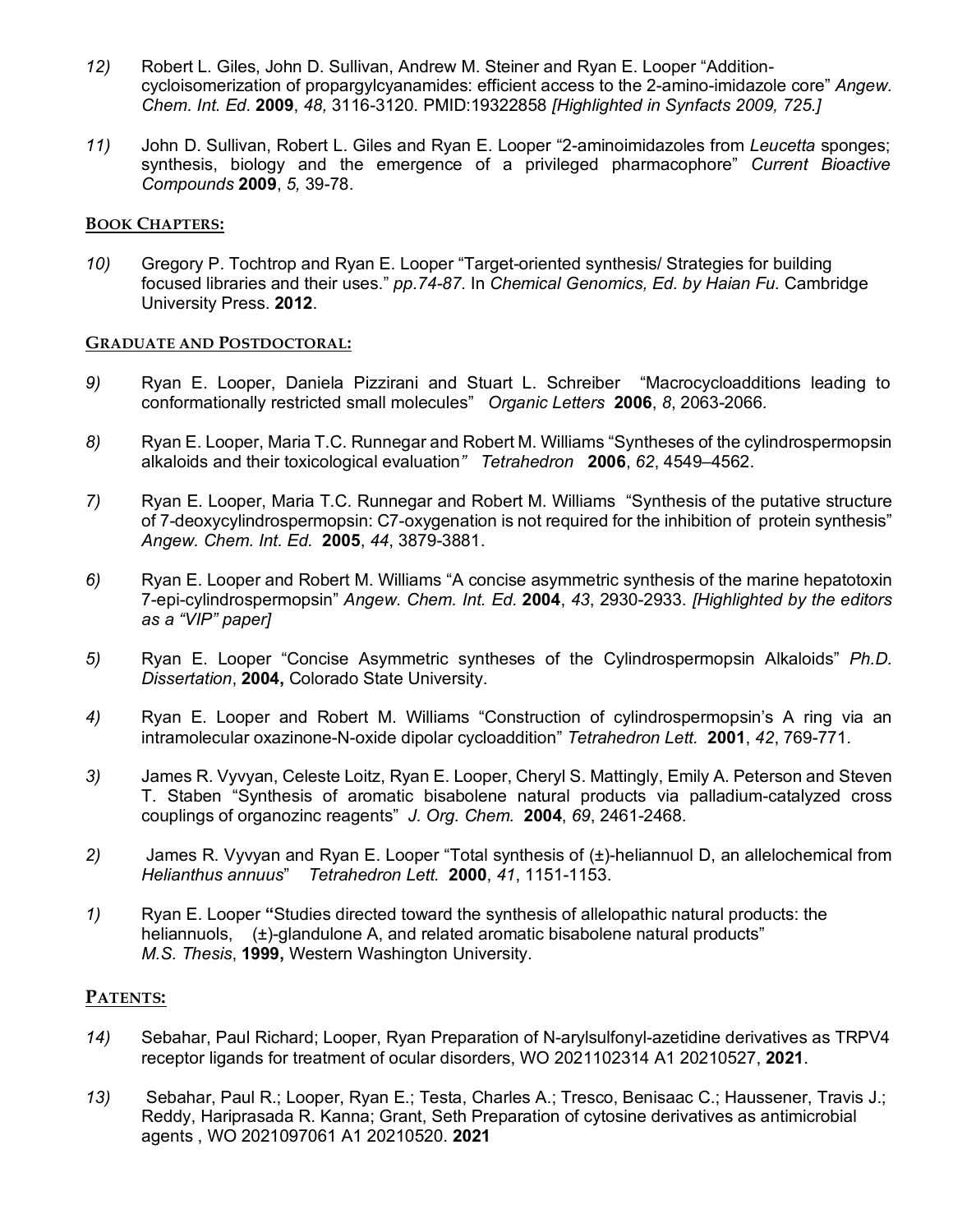- *12)* Looper, Ryan E.; Sebahar, Paul; Reddy, Hariprasada R. Kanna; Haussener, Travis J.; Testa, Charles A.; Tresco, Benisaac C.; Grant, Seth; Napolitano, Carmela; Sabbatini, Fabio Maria Pyrimidin-2-one compounds as antimicrobial agents and their preparation. WO 2020150372 A1, **2020**.
- *11)* Looper, Ryan E.; Sebahar, Paul; Reddy, Hariprasada R. Kanna; Haussener, Travis J.; Testa, Charles A.; Tresco, Benlsaac C.; Grant, Seth; Napolitano, Carmela; Sabbatini, Fabio Maria Preparation of cytosine derivatives as antimicrobial agents WO 2020150385 A1, **2020**.
- *10)* Reddy, H. R. K.; Sebahar, P. R.; Looper, R. E. Preparation of substituted pyrimidin-2(1H)-ones as antimicrobial agents WO2019013790A1, **2019**.
- *9)* Reddy, H. R. K.; Sebahar, P. R.; Serrano, C. M.; Looper, R. E. Preparation of substituted N-(2-oxo-1,2-dihydropyrimidin-4-yl)benzamides as antimicrobial agents WO2019013789A1, **2019**.
- *8)* Looper, R. E.; Williams, D.; Sebahar, P. R.; Haussener, T. J.; Reddy, H. R. K. Compositions and methods comprising a triaryl polyamine with antimicrobial activity to inhibit biofilms. WO2018187615A1, **2018**.
- *7)* Looper, R. E.; Salvant, J. M.; Kirkeby, E. K.; Guo, W.; Guillen, K. P.; Welm, B. E. Preparation of substituted 2-aminoimidazoles for the treatment of cancer. WO2018184019A1, **2018**.
- *6)* Ryan E. Looper, Rachel M. Vaden , Joseph B. Gibbons, Justin M. Salvant, Anne V. Edwards Matthew S. Sigman, Bryan E. Welm Compositions and Methods comprising 2- (acylamino)imidazoles. US20150021602, **2015**.
- *5)* Looper, R.; Williams, D.; Jeyapalina, S.; Haussener, T.; Sebahar, P. R.; Reddy, H. R. K. Compositions and methods comprising a biocidal polyamine. US20150038512A1, **2015**.
- *4)* Looper, R.; Williams, D.; Jeyapalina, S.; Haussener, T.; Sebahar, P. R.; Reddy, H. R. K. Compositions and methods comprising a polyamine to inhibit or substantially prevent biofilm formation. WO2014190096A1, **2014**.
- *3)* Williams, D.; Jeyapalina, S.; Haussener, T.; Sebahar, P. R.; Reddy, H. K Compositions comprising a biocidal polyamine US 8853278 B1, **2014**.
- *2)* Looper, R.; Williams, D.; Jeyapalina, S.; Haussener, T.; Sebahar, P. R.; Reddy, H. R. K. Compositions and methods comprising a polyamine and a silver substance to inhibit or substantially prevent biofilm formation. WO2014190097A1, **2014**.
- *1)* Williams, D.; Looper, R.; Jeyapalina, S.; Haussener, T.; Sebahar, P. R.; Reddy, H. K. Methods of use for compositions comprising a biocidal polyamine. US20140350017A1, **2014**.

### **IN THE NEWS**

Highlights of 2-oxoglutarate work: "U. researchers: Tumors hungry for sugar" http://archive.sltrib.com/article.php?id=13179951&itype=NGPSID

Highlyght of 2-hydroxyglutarate work: "New Enzyme Targets for Leukemia and Brain Tumors" http://www.genengnews.com/gen-news-highlights/new-enzyme-targets-for-leukemia-and-braintumors/81247961/

Highlights of anti-biofilm work:"Cell communication: Stop the microbial chatter" *Nature* 511, 493-497 (24 July 2014)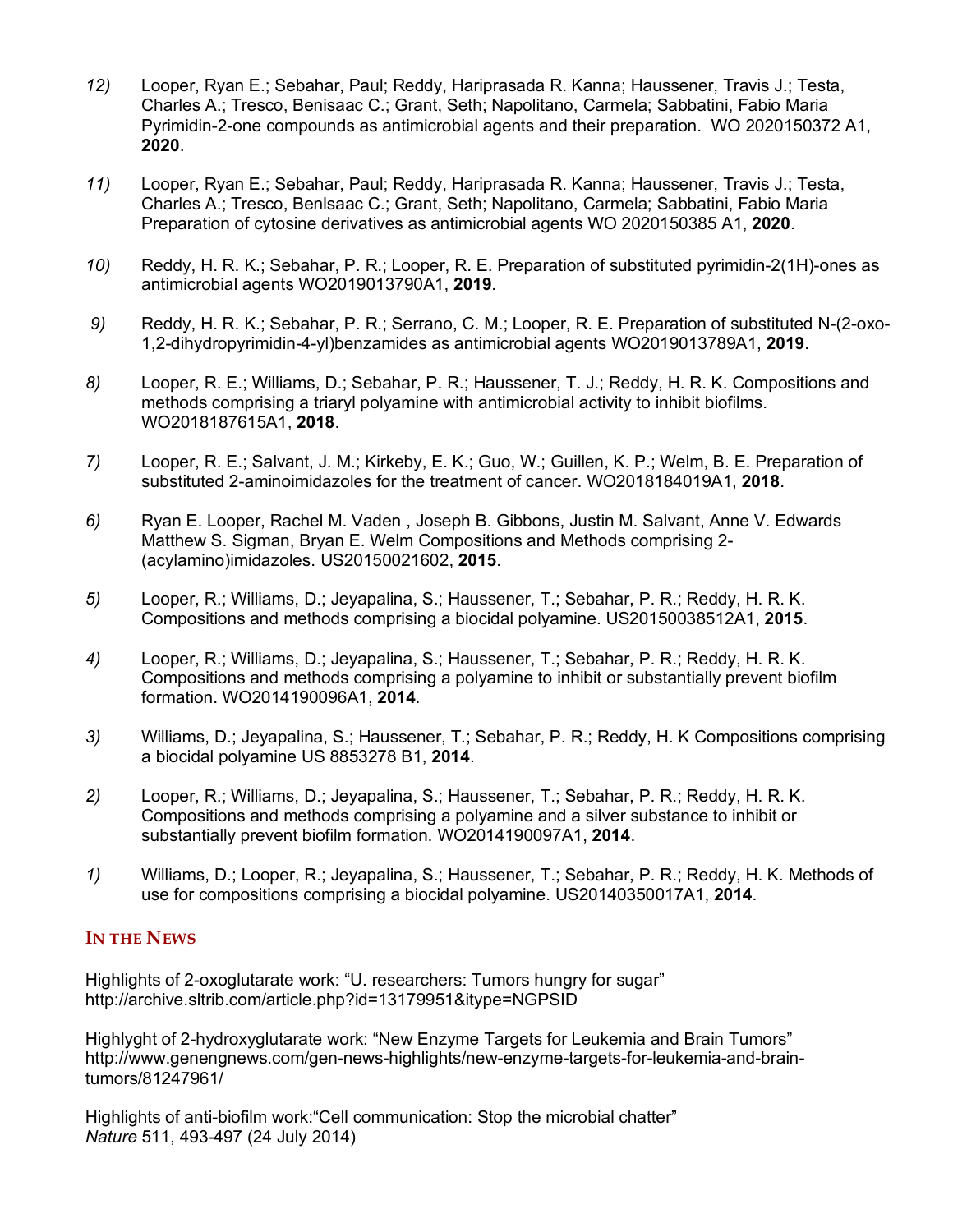HTTP://WWW.NATURE.COM/NATURE/JOURNAL/V511/N7510/FULL/511493A.HTML

CURZA'S CEO DISCUSSES THE ANTIBIOTIC LANDSCAPE: HTTP://WWW.BLOOMBERG.COM/VIDEO/WHY-COMPANIES-ARE-INVESTING-IN-ANTIBIOTICS-UGUJ15TYTW~CAN5CEIFR6A.HTML

HTTP://WWW.DAILYUTAHCHRONICLE.COM/2015/01/30/U-RESEARCH-TEAM-DEVELOPS-NEW-ANTIBIOTICS/

HTTP://WWW.KSL.COM/?SID=33528669&NID=148&TITLE=MEDICAL-BREAKTHROUGH-A-DRUG-THAT-MAY-KILL-SUPERBUGS&S\_CID=QUEUE-9

HTTP://WWW.KUTV.COM/NEWS/FEATURES/TOP-STORIES/STORIES/UTAH-COMPANY-CREATING-SUPERDRUG-TO-FIGHT-SUPERBUGS-86984.SHTML#.VODB-I4ZK\_A

#### **INVITED PRESENTATIONS**

#### **2021**

Denver University, March 4<sup>th</sup> 2021 *"Engineering the Aminohexose-Cytosine Antibiotics as Selective Psite Inhibitors"*

59) Gordon Research Conference on Natural Products (August 1st, **2020**) "Discovery and Development of the first selective ribosomal P-site inhibitors"-*postponed*

58) Pfizer, Inc. Groton CT (January 16<sup>th</sup> 2020) "Discovery and Development of the first selective ribosomal P-site inhibitors"

### **2019**

57) Gordon Research Conference on Natural Products (August 1st, **2019**)

### **2017**

56) Nucleosides and Nucleotides GRC ( June 25-30<sup>th</sup>, 2017) *"Engineering the Aminohexose-Cytosine Antibiotics as Selective P-site Inhibitors"*

55) Montana State University ( March 3rd, **2017**) *"Synthetic Studies on the Paralytic Shellfish Toxins"*

### **2016**

- 54) Dartmouth (Scheduled November 17<sup>th</sup>, 2016) "Synthetic Studies on the Paralytic Shellfish Toxins"
- 53) Utah Valley University (November 1st, **2016**) *"Synthetic Studies on the Paralytic Shellfish Toxins"*

52) Colorado State University (September 17th, **2016**) *"Synthetic Studies on the Paralytic Shellfish Toxins"*

#### **2015**

- 51) Utah High School Summer Science Enrichment Program (U of U, July 2<sup>nd</sup>, 2015) *"Antimicrobial resistance: a problem, a solution and a challenge for you"*
- 50) Northwest Regional ACS Meeting (Pocatello, ID , June 25th , **2015**) *"Synthetic and biological investigations of natural product inspired 2-aminoimidazole scaffolds"*
- 49) College of Science's "Science at Breakfast" (Zion's Bank, Salt Lake City, UT , January 15th, **2015**) *"Big Pharma, Little U"*

#### **2014**

- 48) College of Pharmacy (University of Utah; November 5th, **2014**) *"New strategies to target chronic biofilm impaired wounds"*
- 47) Biointerface 2014 (San Francisco, CA; October 8<sup>th</sup>, 2014) *"Medical Device Technologies: Potential to Treat and Prevent Biofilm Implant-Related Infections"*
- 46) Eli Lilly and Co. (Indianapolis, IN; March 9<sup>th</sup>, 2014) 16<sup>th</sup> Biennial Lilly Grantee Symposium *"New Methods to Access Guanidinium Ion Natural Products"*

### **2013**

45) NIH-NCI (Frederick, Maryland Oct. 10<sup>th</sup> 2013)

*"New Methods to Access Guanidinium Ion Natural Products"*

44) Colorado State University (R. M. Williams Birthday Symposium, Ft. Collins, CO Sept 28th, **2013**)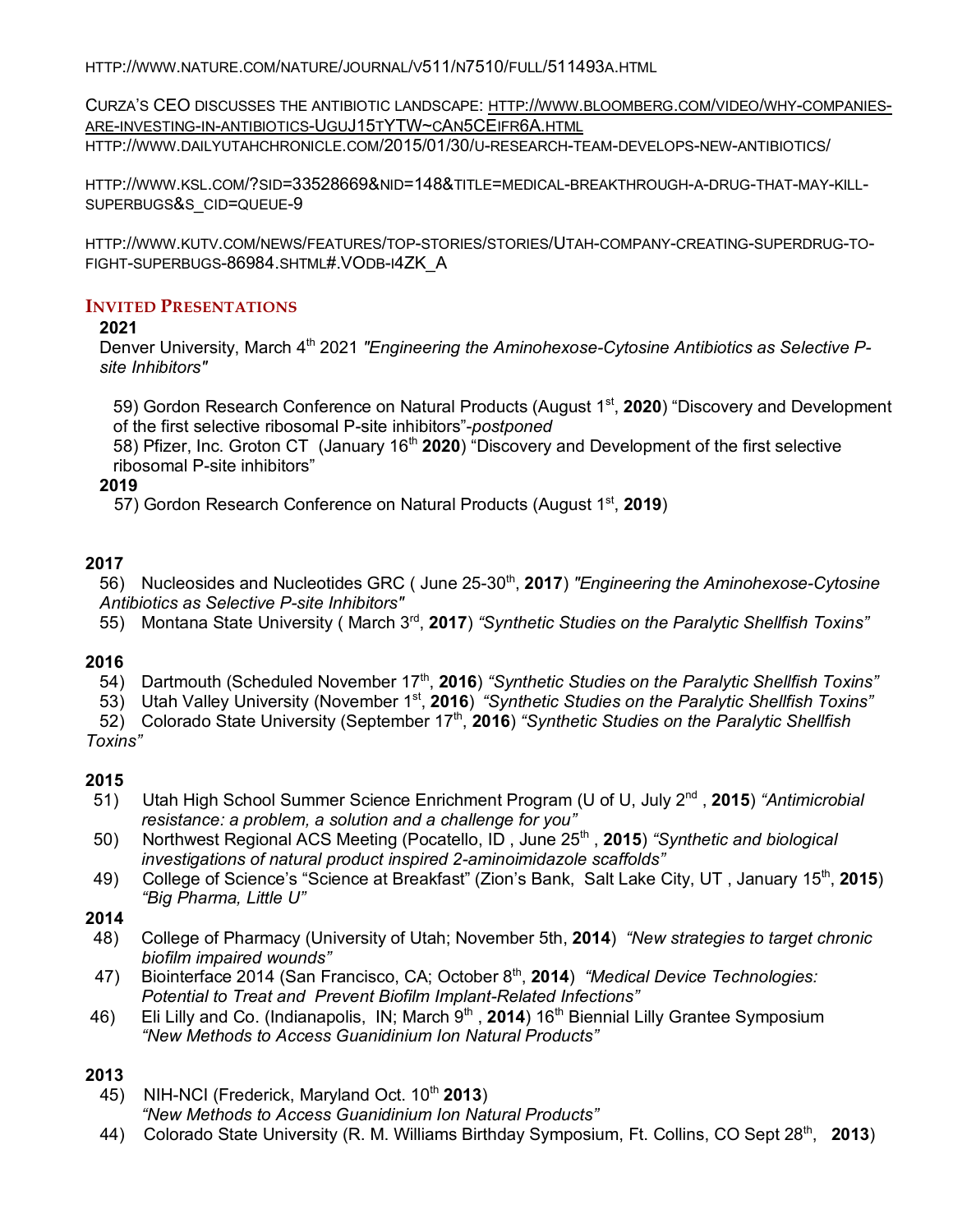"New Methods to Access Guanidinium Ion Natural Products"

- 43) Heterocyclic Compounds GRC (Salve Regina, RI; June 16th , **2013**) *"Synthesis of cyclic and poly-cyclic guanidinium natural products "*
- 42) Bristol-Myers-Squibb (New Brunswick, NJ; May 14th , **2013**) *"Propargylguanidine hydroaminations and their application to important heterocyclic scaffolds"*
- 41) Bristol-Myers-Squibb (Lawrenceville, NJ; May 13th , **2013**) *"Propargylguanidine hydroaminations and their application to important heterocyclic scaffolds"*
- 40) Yale University (New Haven, CT; March 28th , **2013**) *"Propargylguanidine hydroaminations and their application to important heterocyclic scaffolds"*  39) Wilamette University (Salem, OR; January 28th, **2013**)
- *"Propargylguanidine hydroaminations and their application to important heterocyclic scaffolds"*

# **2012**

- 38) Amgen Inc. (Thousand Oaks, CA; Oct 17<sup>th</sup>, 2012) *"Propargylguanidine hydroaminations and their application to important heterocyclic scaffolds"*  (Young Investigators Award Symposium)
- 37) Merck and Co. (Rahway, NJ; October 3rd, **2012**) *"Propargylguanidine hydroaminations and their application to important heterocyclic scaffolds"*  36) Michigan State University (Lansing, MI; September 4<sup>th</sup>, 2012)
- *"Propargylguanidine hydroaminations and their application to important heterocyclic scaffolds"*
- 35) 244th ACS National Meeting (Philadelphia, PA; *Scheduled* August 25th, **2012**) *"Propargylguanidine hydroaminations and their application to important heterocyclic scaffolds"*  (Invited contribution to the Young Investigators Symposium)
- 34) Eli Lilly and Co. (Indianapolis, IN; July 17th, **2012**) *"Propargylguanidine hydroaminations and their application to important heterocyclic scaffolds"*
- 33) NSF Workshop, Endicott House, MIT (Cambridge, MA; May 30th, **2012**) *"Heteroatom-alkyne cyclization reactions: Synthesis, Catalysis and Cascade reactivity"*
- 32) Colorado State University (Fort Collins, CO; April 16th, **2012**) *"Propargylguanidine hydroaminations and their application to important heterocyclic scaffolds"*
- 31) Case Western Reserve University (Cleveland, OH; April 5th, **2012**) *"Propargylguanidine hydroaminations and their application to important heterocyclic scaffolds"*
- 30) University of Wisconsin (Madison WI; March 29<sup>th</sup>, 2012) *"Propargylguanidine hydroaminations and their application to important heterocyclic scaffolds"*
- 29) Sigma-Aldrich Co. (Milwaukee, WI; March 28<sup>th</sup>, 2012) *"Propargylguanidine hydroaminations and their application to important heterocyclic scaffolds"*
- 28) Technical University of Denmark (Copenhagen, Denmark; March 14<sup>th</sup>, 2012) *"Propargylguanidine hydroaminations and their application to important heterocyclic scaffolds"*
- 27) Constellation Pharmaceuticals Inc. (Boston, MA; March 9<sup>th</sup>, 2012) *"Propargylguanidine hydroaminations and their application to important heterocyclic scaffolds"*
- 26) Amgen Inc. (Boston, MA; March 8th, **2012**) *"Propargylguanidine hydroaminations and their application to important heterocyclic scaffolds"*
- 25) Boston University (Boston, MA; March 6<sup>th</sup>, **2012**) *"Propargylguanidine hydroaminations and their application to important heterocyclic scaffolds"*
- 24) University of Pennsylvania (Philadelphia, PA; March 5<sup>th</sup>, 2012) *"Propargylguanidine hydroaminations and their application to important heterocyclic scaffolds"*
- 23) Emory University (Atlanta, GA; February 29<sup>th</sup>, 2012) *"Propargylguanidine hydroaminations and their application to important heterocyclic scaffolds"*
- 22) Vanderbilt University (Nashville, TN; February 27th, **2012**) *"Propargylguanidine hydroaminations and their application to important heterocyclic scaffolds"*
- 21) University of Alabama (Tuscaloosa, AL; February 25<sup>th</sup>, 2012) *"Propargylguanidine hydroaminations and their application to important heterocyclic scaffolds"*
- 20) Texas A&M University (College Station, TX; February 2nd, **2012**) *"Propargylguanidine hydroaminations and their application to important heterocyclic scaffolds"*
- 19) University of California, Santa Barbara (Santa Barbara, CA; January 15th, **2012**) *"Propargylguanidine hydroaminations and their application to important heterocyclic scaffolds"*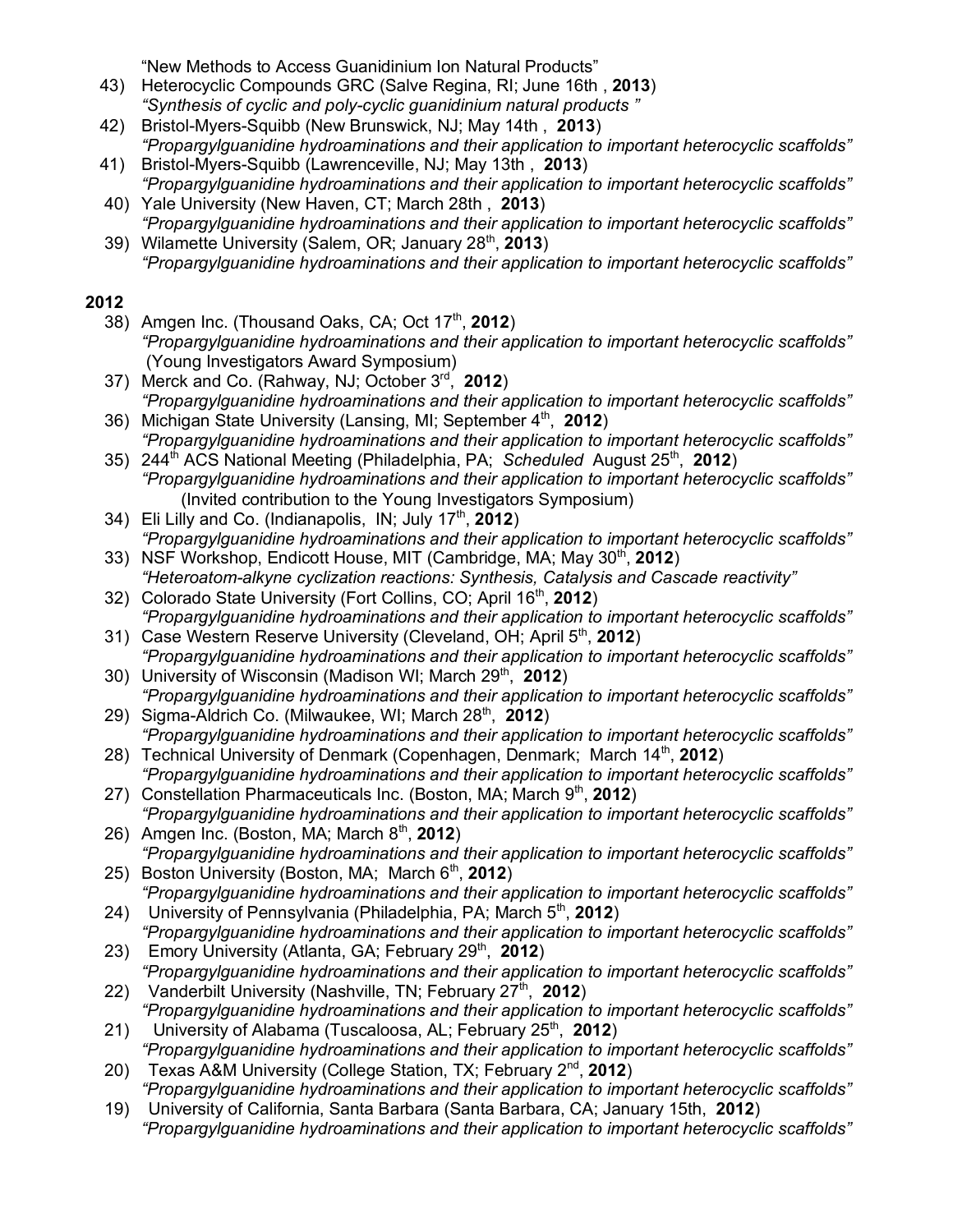- **2011**
	- 18) University of California, Irvine (Irvine, CA; November 13<sup>th</sup>, 2011) *"Propargylguanidine hydroaminations and their application to important heterocyclic scaffolds"*
	- 17) Frontier Scientific Inc. (Logan, UT; June 16th, **2011**) *"Propargylguanidine hydroaminations and their application to important heterocyclic scaffolds"*
	- 16) Science Night Live- U of U College of Science (Salt Lake City, UT; April 18th, **2011**) *"Good bugs, bad bugs, new drugs… blue drugs"*
	- 15) University of Notre Dame (Southbend, IN; April 12th, **2011**) *"Propargylguanidine hydroaminations and their application to important heterocyclic scaffolds"*
	- 14) 241<sup>st</sup> ACS National Meeting (Anaheim, CA; March 16<sup>th</sup>, 2011) *"Propargylguanidine hydroaminations and their application to important heterocyclic scaffolds"* (Guenther Award Symposium honoring Prof. R. M. Williams)
	- 13) University of Texas Southwest Medical Center (Dallas, TX; Febuary 18th, **2011**) *"Propargylguanidine hydroaminations and their application to important heterocyclic scaffolds"*
	- 12) ATK (Alliant Techsystems Inc.) (Prominotory, UT; February 24<sup>th</sup>, 2011)
	- *"New strategies to synthesize nitrogen rich heterocycles"*

# **2010**

- 11) PACIFICHEM (Honolulu, HI; December 19<sup>th</sup>, 2010) *"Propargylguanidine hydroaminations and their application to important heterocyclic scaffolds"*
- 10) Portland State University (Portland, OR; November 18th, **2010**) *"Propargylguanidine hydroaminations and their application to important heterocyclic scaffolds"*
- 9) Brigham Young University (Provo, UT; November 12<sup>th</sup>, 2010) *"Propargylguanidine hydroaminations and their application to important heterocyclic scaffolds"*
- 8) Western Washington University (Bellingham, WA; Oct. 21st, **2010**) *"Propargylguanidine hydroaminations and their application to important heterocyclic scaffolds"*
- 7) Rigel Pharmaceuticals (San Fransisco, CA ; Oct 13th, **2010**) *"New strategies to prepare important heterocyclic scaffolds"*
- 6) University of Arkansas (Fayetteville, AR; March 11th , **2010**) *"Propargylguanidine hydroaminations and their application to important heterocyclic scaffolds"*

# **2009**

- 5) Idaho State University (Pocatello, ID; Oct 2nd, **2009**) *"Propargylguanidine hydroaminations and their application to important heterocyclic scaffolds"*
- 4) Natural Products Gordon Conference (Tilton, NH; July 24<sup>th</sup>, 2009) *"Propargylguanidine hydroaminations and their application to important heterocyclic scaffolds"*

# **2008**

3) 19th ACS Rocky Mountain Regional Meeting (Park City, UT June  $15<sup>th</sup>$ , 2008). *"Propargylguanidine cyclizations to access natural product cores"*

# **Prior to Utah**

- 2) Cambridge HealthTech Institute's inaugural conference on Compound Library Design and Synthesis (San Diego, CA April 25th, **2006**)
- *"Macrocycloaddition approaches for the synthesis of conformationally restricted small molecules"*  1) WAGS/UMI Distinguished M.S. Thesis Award Address (Los Angeles, CA May 8th, **2001**) *"Studies directed toward the total synthesis of allelopathic natural products: The heliannuols, (±) glandulone A, and related aromatic bisabolene natural products"*

# **POSTERS & ABSTRACTS**

**INDEPENDENT: (# DENOTES UNDERGRADUATES, PRESENTING AUTHOR UNDERLINED)**

• "Synthesis of the TAN-1057 D antibiotic candidate and development of biologically relevant analogs" Cantrell, Rachel<sup>#</sup>; Nelli, Matthew; Looper, Ryan 257th ACS National Meeting & Exposition **2019**, CHED-1433.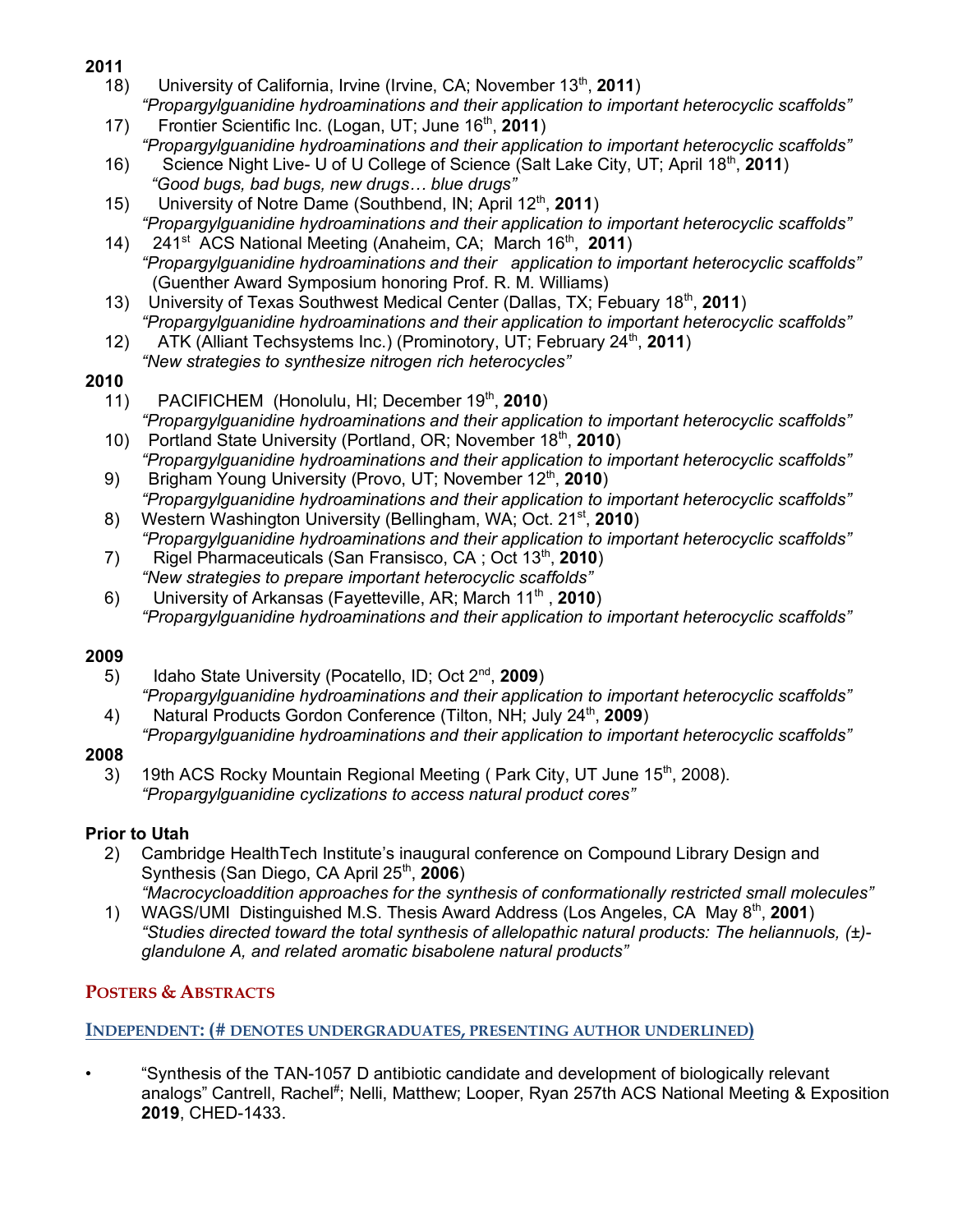- "Engineering aminohexose-cytosine antibiotics as selective ribosomal P-site Inhibitors" Looper, R.; Kanna Reddy, H.; Serano, C.; Eiler, D.; Sebahar, P.; Testa, C.; Haussener, T.; Tresco, B. **#** In American Chemical Society: 2018; pp ORGN-258;
- "A synthesis of (+)-Saxitoxin" Bhonde, V. R. and Looper, Ryan E. *Natural Products Gordon Conference,* **2011**.
- "Synthetic design and biological activity of 2-aminoimidazole marine natural products " Nkansah, Richard A.; Sullivan, John D.; Giles, Robert L.; Looper, Ryan E. *241st ACS National Meeting,* Anaheim, CA, **2011**.
- "Modular synthetic approach to Amicetin derivatives" Catherine M. Serrano and Looper, Ryan E. *240th ACS National Meeting*, Boston, MA **2010**.
- "Copper catalyzed cyclizations of propargylguanidines" Morgan J. Gainer, Nitasha Newbold<sup>#</sup> and Ryan E. Looper, *237th American Chemical Society Meeting*, Salt Lake City, UT, **2009.**
- **•** "Studies toward the synthesis of Guadinomine B/NA22598A1" Vasudev Bhonde and Ryan E. Looper, *237th American Chemical Society Meeting*, Salt Lake City, UT, **2009.**
- **•** "Synthetic efforts toward amicetin: Tandem C-N bond formation for the construction of the N1-C18 fragment" Catherine M. Serrano, Daichi Ito# and Ryan E. Looper, *237th American Chemical Society Meeting*, Salt Lake City, UT, **2009**.
- **•** "Studies toward the synthesis of naamidine A: Rapid access to 2-aminoimidazoles" John D. Sullivan, Robert L. Giles and Ryan E. Looper, *237th American Chemical Society Meeting*, Salt Lake City, UT, **2009.**

### **GRADUATE AND POSTDOCTORAL:**

- "Natural product synthesis: An inspiration to pursue Chemical Biology "Ryan E. Looper, *230th ACS National Meeting*, Washington, DC, **2005**.
- **•** "A macrocycloaddition strategy for the synthesis of conformationally restricted small molecules" Ryan E. Looper, Daniela Pizzirani and Stuart L. Schreiber, *NIGMS-Centers for Excellence in Methodology and Library Development Symposium*, Boston University, **2005**.
- **•** "Syntheses of the cylindrospermopsin alkaloids" Ryan E. Looper and Robert M. Williams, *2004 Roche Symposium, Boulder, CO June 6<sup>th</sup> 2004.*
- "Synthesis of benzoxocane-containing natural products: heliannuol A, K, and helianane" James R. Vyvyan, Stephen T. Staben, Ryan E. Looper and Celeste Loitz. Abstracts of Papers, *227th ACS National Meeting*, Anaheim, CA, **2004**.
- "A nitro-aldol approach to the synthesis of cylindrospermopsin" Ryan E. Looper and Robert M. Williams 19th *International Congress of Heterocyclic Chemistry*, Fort Collins, CO, **2003**.
- "Synthesis of benzoxocanes via regioselective 8-endo phenol epoxide cyclizations" James R. Vyvyan, Ryan E. Looper and Steven T. Staben *225th American Chemical Society Meeting*, New Orleans, LA, **2003**.
- "Toward an enantioselective total synthesis of the marine hepatotoxin cylindrospermopsin" Ryan E. Looper and Robert M. Williams, *224th ACS National Meeting*, Boston, MA, **2002**.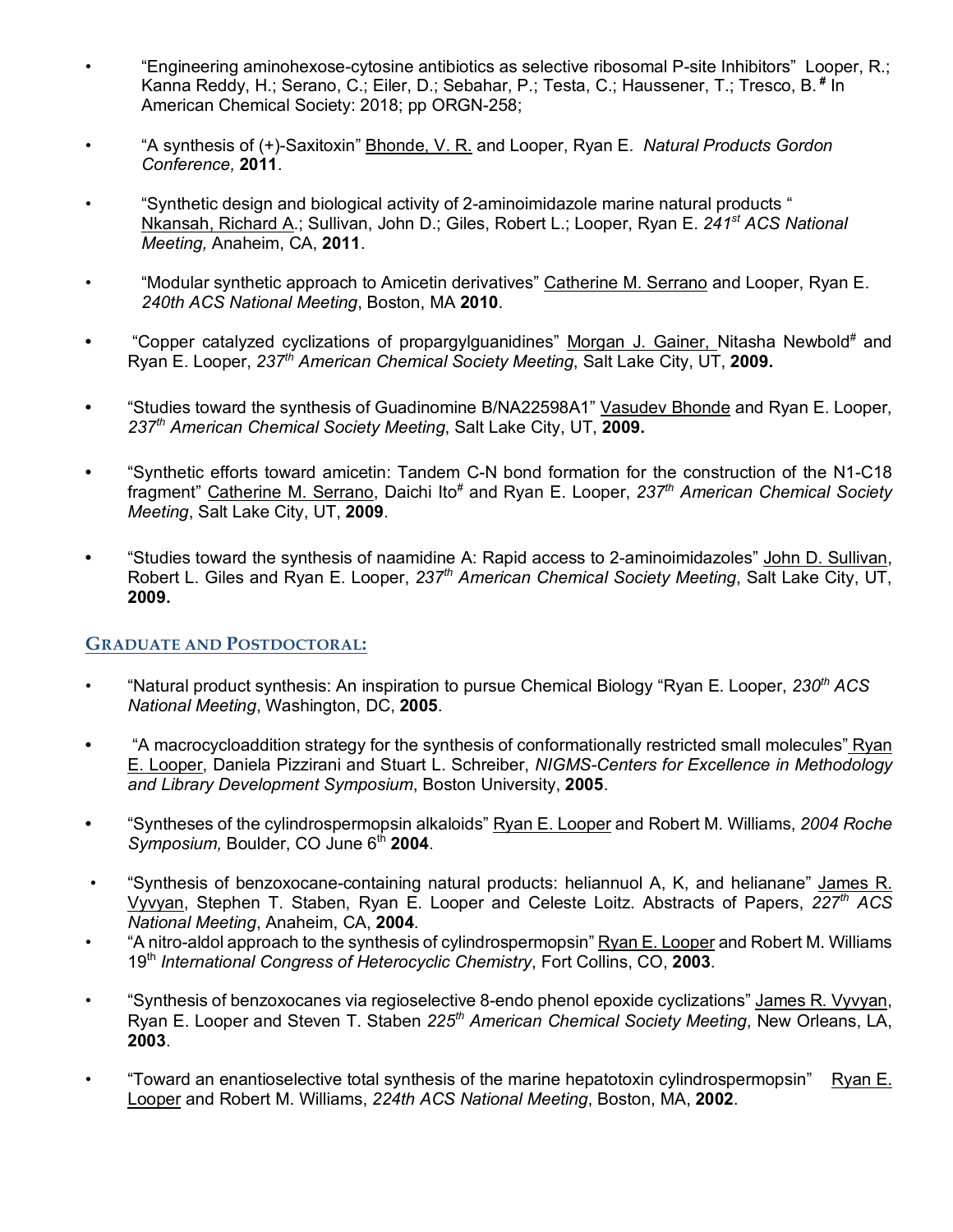- "Synthetic studies on the marine hepatotoxin, cylindrospermopsin" Ryan E. Looper and Robert M. Williams, *University of Colorado-Array Biopharma Symposium on Medicinal and Synthetic Chemistry*, Boulder, CO, June 6-8, **2001**.
- "Total synthesis of (±)-heliannuol D, an allelochemical from *Helianthus annuus*" James R. Vyvyan and Ryan E. Looper, *219th American Chemical Society National Meeting*, San Fransico, CA, **2000.**
- "Synthetic studies on allelopathic natural products: the heliannuols" James R. Vyvyan, Cheryl S. Ingram and Ryan E. Looper *36th National Organic Chemistry Symposium*, U. of Wisconsin, **1999**.
- "Synthetic studies on allelopathic natural products: the heliannuols" Ryan E. Looper and James R. Vyvyan*, Sigma Xi Research Symposium*, Western Washington University, Bellingham, WA, **1999**. *Named Outstanding Graduate Student Poster.*
- **•** "Studies directed toward the total synthesis of the heliannuols" James R. Vyvyan and Ryan E. Looper, *Pacific Northwest Regional ACS Meeting,* Seattle-Pacific University, **1998**.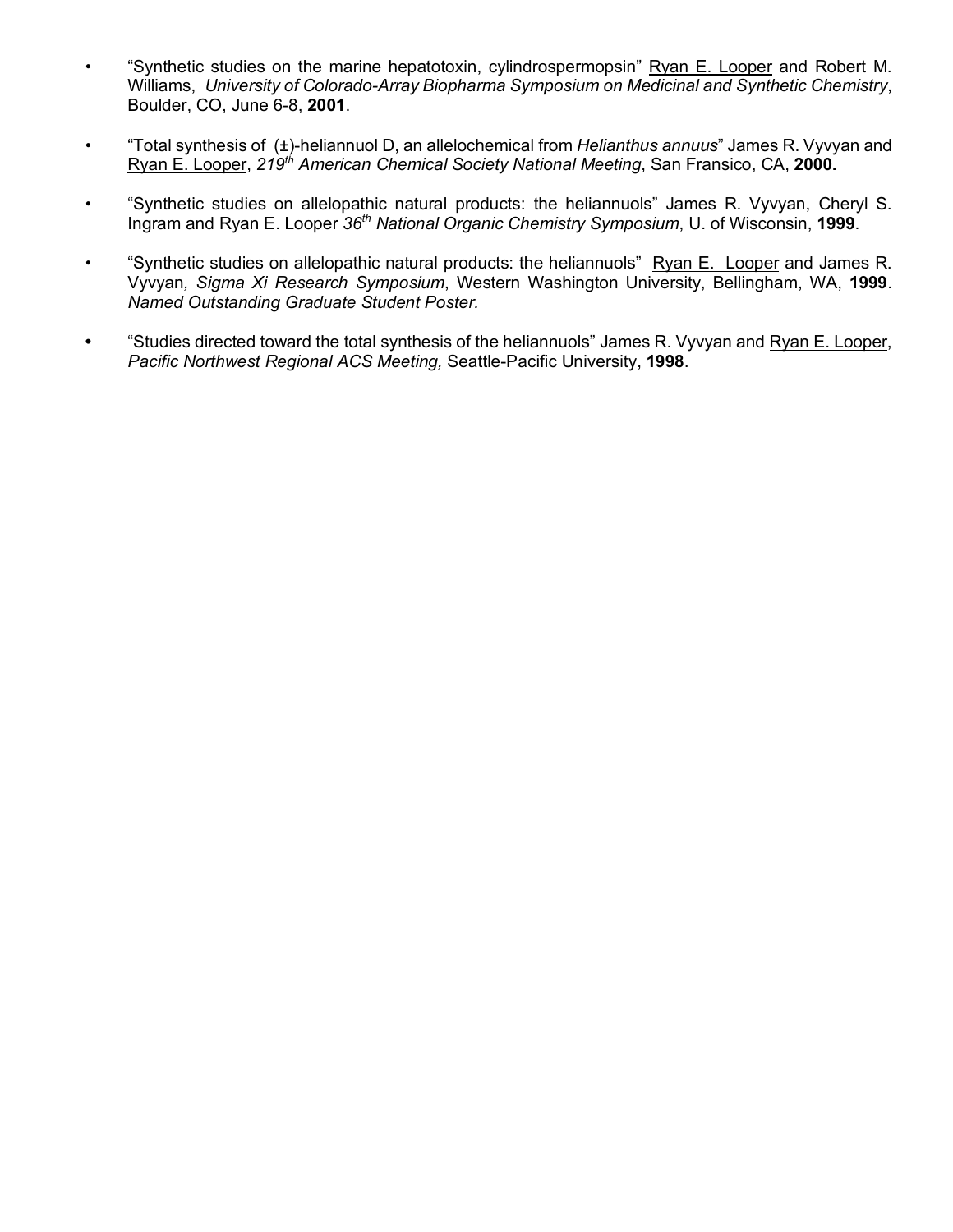# **FUNDING**

| <b>Awarded/Active</b>       |                   |                |                     |                                                                                                             |                   |             |              |            |
|-----------------------------|-------------------|----------------|---------------------|-------------------------------------------------------------------------------------------------------------|-------------------|-------------|--------------|------------|
| Award#                      | Agency            | PI             | CoPI                | <b>Title</b>                                                                                                | <b>Budget</b>     | \$ Looper   | <b>Start</b> | End        |
| 2R01-RGM090082-A1           | <b>NIGMS</b>      | Looper         |                     | "Synthesis and Biological Investigations of 2-aminoimidazole Derived Natural Products"                      | \$1,260,000       | \$1,260,000 | 9/1/2016     | 4/30/2020  |
| 1R01AI127724-01             | <b>NIAID</b>      | Looper         |                     | "Development of selective ribosomal P-site inhibitors"                                                      | \$1,490,000       | \$1,490,000 | 12/21/2016   | 11/30/2020 |
| R01-RGM090082-S1            | <b>NIGMS</b>      | Looper         |                     | "Synthesis and Biological Investigations of 2-aminoimidazole Derived Natural Products"                      | \$93,423          | \$93,423    | 9/1/2016     | 8/31/2017  |
| 1R43AI124821-01A1           | <b>NIAID</b>      | Testa          | Looper              | "Natural product-inspired antibacterials with unique ribosomal binding"                                     | \$598,770         | \$119,000   | 12/21/2016   | 6/30/2018  |
| <b>HCI-ET Pilot</b>         | HCI-ET            | Ghandeheri     | Looper, Welm        | "Development of targeted chemotherapeutics to elicit metal dyshomeostasis"                                  | \$35,000          | \$12,000    |              |            |
| Neuroscience SEED           | UofU              | Looper         | Krizaj, Reilly      | "Development of TRPV4 Channel Antagonists to Treat Glaucoma"                                                | \$50,000          | \$35,000    | Sep-16       | Jul-16     |
| 56427-TEV                   | <b>ACS</b>        | Looper         |                     | "Repurposing old scaffolds as new anti-tubercular leads"                                                    | \$300,000         | \$300,000   |              |            |
| HR00111520049               | <b>DARPA</b>      | Kim            | Looper, Mastrangelo | "ZDICA: Zero-Power Digital Binary Chemical Analyzer"                                                        | \$525,464         | \$179,803   | 12/18/2016   | 7/17/2018  |
|                             | <b>CRSR</b>       |                |                     |                                                                                                             |                   | \$47,000    |              |            |
|                             |                   | Williams       | Looper              | Polyamines as unique topical wound therapies to treat biofilm related infections                            | \$1,099,951       |             |              |            |
| 5050924                     | Curza             | Looper         | Sebahar, Testa      | "New Ribosomal Antibiotics"                                                                                 | \$1,011,468       | \$1,011,468 | 1/1/2017     | 12/31/2017 |
|                             | DrinkSaavy Looper |                | Sebahar             | "Sensors for Adulterated Drinks"                                                                            | \$366,838         | \$366,838   |              |            |
|                             | UofU              | Looper         |                     | UofU Presidential Scholar                                                                                   | \$30,000          |             | 2015         | 2018       |
|                             |                   |                |                     |                                                                                                             | Total \$6,590,450 |             |              |            |
| <b>Awarded/Completed</b>    |                   |                |                     |                                                                                                             |                   |             |              |            |
| Award#                      | Agency            | <b>PI/CoPI</b> |                     | Title                                                                                                       | <b>Budget</b>     | \$ Looper   | <b>Start</b> | End        |
|                             | UofU              | Looper         | Sebahar             | Moran Eye Center Collaboration                                                                              | \$50,000          |             |              |            |
| 23347                       | <b>USTAR</b>      | Looper         | Sebahar             | A Synthetic and Medicinal Chemistry Core Facility                                                           | \$500,000         |             |              |            |
| (Phasel)                    | <b>DARPA</b>      | Kim            | Looper, Mastrangelo | "ZDICA: Zero-Power Digital Binary Chemical Analyzer"                                                        | \$431,664         | 68330       | 9/18/2015    | 12/17/2016 |
| 5050924                     | Curza             | Looper         | Sebahar             | "Development of new anti-biofilm antibiotics"                                                               | \$561,333         |             |              |            |
| 5050924                     | Curza             | Looper         | Sebahar             | "Development of new anti-biofilm antibiotics"                                                               | \$180,000         |             |              |            |
|                             | Curza             | Looper         |                     | Curza Development Award                                                                                     | \$100,000         | 180000      | Aug-07       | Aug-13     |
|                             | UofU              | Looper         |                     | Henry Eyring Fellow                                                                                         | \$30,000          | \$30,000    |              |            |
| P41GM089158                 | <b>NIGMS</b>      | Sigman         | Looper, Rainier     | "Discovery Based Studies of Medicinally Relevant Pharmacophore Libraries"                                   | \$1,160,000       | \$372,000   |              |            |
| R01GM090082-01S1            | <b>NIGMS</b>      | Looper         |                     | "Research Supplements to Promote Diversity in Health-Related Research"                                      | \$48,500          | \$48,500    |              |            |
| R01GM090082                 | <b>NIGMS</b>      | Looper         |                     | Synthesis and Biological Investigations of 2-aminoimidazole Natural Products                                | \$1,429,750       | \$1,429,750 |              |            |
|                             | Eli Lilly         | Looper         |                     | Lilly Young Investigator Award                                                                              | \$100,000         | \$100,000   |              |            |
| <b>VPR-SEED</b>             | UofU              | Looper         |                     | Rapid Acces to Small Molecule Probes                                                                        | \$35,000          | \$35,000    |              |            |
|                             | ACS-PRF           | Looper         |                     | Addition-Cycloisomerization of propargyl-cyanamides                                                         | \$50,000          | \$50,000    |              |            |
|                             | Amgen             |                |                     | Amgen Young Investigator Award                                                                              | \$25,000          | \$25,000    |              |            |
|                             | UofU              | Looper         |                     |                                                                                                             |                   |             |              |            |
|                             |                   | Looper         |                     | Start-Up Funds                                                                                              | \$750,000         | \$750,000   | Aug-07       | Aug-13     |
| <b>Contracts</b>            |                   |                |                     |                                                                                                             |                   |             |              |            |
| Renshaw                     | UofU              | Looper         | Sebahar             | "5HTP-creatine Analogues"                                                                                   | \$50,000          |             |              |            |
| DesignMedix                 |                   | Looper         | Sebahar             | Intermidate Synthesis                                                                                       | \$10,000          |             |              |            |
| AxumBio                     |                   | Looper         | Sebahar             | Compound Synthesis                                                                                          | \$6,000           |             |              |            |
| Aquayiled                   |                   | Looper         | Sebahar             | Compound Synthesis                                                                                          | \$11,317          |             |              |            |
| Aurimed                     |                   | Looper         | Sebahar             | "Epilepsy Compounds/Analogs"                                                                                | \$16,000          |             |              |            |
| Viderabox                   |                   | Looper         | Sebahar             | "Ba/Bi Diatrizoates Radipaque Compounds"                                                                    | \$12,500          |             |              |            |
| Viderabox                   |                   | Looper         | Sebahar             | "Ba/Bi Diatrizoates Radipaque Compounds"                                                                    | \$9,000           |             |              |            |
| Navigen                     |                   | Looper         | Sebahar             | Synthesis of Select Analogues                                                                               | \$7,500           |             |              |            |
| Vettore                     |                   | Looper         | Sebahar             | Synthesis of metabolism Inhibitors"                                                                         | \$6,000           |             |              |            |
| Navigen                     |                   | Looper         | Sebahar             | Synthesis of Select Analogues                                                                               | \$3,187           |             |              |            |
| Swaminathan                 | UofU              | Looper         | Sebahar             | Synthesis of Anti-HCV Compounds                                                                             | \$5,000           |             |              |            |
| Fujinami                    | UofU              | Looper         | Sebahar             | "Scale Up of LDK"                                                                                           | \$2,500           |             |              |            |
| Lei                         | UofU              | Looper         | Sebahar             | Scale Up of Tyrphostin                                                                                      | \$1,651           |             |              |            |
| Li                          | UofU              | Looper         | Sebahar             | Lead Scale Up                                                                                               | \$2,517           |             |              |            |
| Velayutham                  | UofU              | Looper         | Sebahar             | Anthocyanin Synthesis                                                                                       | \$1,000           |             |              |            |
| Spivak/Planelles            | UofU              | Looper         | Sebahar             | Novel Ingenol Derivatives                                                                                   | \$40,000          |             |              |            |
| Williams                    | UofU              | Looper         | Sebahar             | Ployamines for Topical Wound Dressings                                                                      | \$4,000           |             |              |            |
|                             |                   |                |                     |                                                                                                             | Total \$5,639,419 |             |              |            |
|                             |                   |                |                     |                                                                                                             |                   |             |              |            |
| <b>Submitted/Pending</b>    | Agency            | <b>PI/CoPI</b> |                     | Title                                                                                                       | <b>Budget</b>     | \$ Looper   | <b>Start</b> | End        |
| 1R01AI132304-01             | <b>NIAID</b>      | Testa          | Looper, Louie,      | Broad spectrum antibacterials selectively targeting an un-drugged site on the ribosome                      | \$4,300,000       |             | 6/1/2017     | 5/31/2022  |
|                             | <b>UTAG</b>       | Looper         | Krizaj, Reilly      | Drugging a Unique Target for Glaucoma                                                                       | \$348,875         |             |              |            |
|                             | <b>UTAG</b>       |                |                     |                                                                                                             | \$320,000         |             |              |            |
| DM170247                    | DoD               | Testa          | Looper              | Tackling Antibiotic-Resistant Superbugs                                                                     |                   |             |              |            |
|                             |                   | Testa          | Looper              | First-in-class polyamine-based antibiofilm antibiotics for treating biofilm-related wound infec \$1,999,868 |                   |             | 5/10/2017    | 11/10/2018 |
| <b>Submitted / Rejected</b> | Agency            | <b>PI/CoPI</b> |                     | Title                                                                                                       | <b>Budget</b>     | \$ Looper   | <b>Start</b> | End        |
| AI120322                    | <b>NIAID</b>      |                |                     | Development of Polyamine Antibiotics for Chronic Biofilm-Impaired Wounds                                    | \$2,995,889       |             |              |            |
| 01CARB-X121                 | CARB-X            | Testa          | Looper              | A new class of antibiotics selectively inhibiting bacterial protein synthesis                               | \$5,000,000       |             | 6/1/2017     | 12/31/2018 |
| 1R43AI126961-01             | <b>NIAID</b>      | Testa          |                     | New Therapeutic Agents Targeting Borrelia Biofilms and Chronic Lyme Disease                                 | \$600,000         |             |              |            |
|                             |                   |                |                     |                                                                                                             |                   |             |              |            |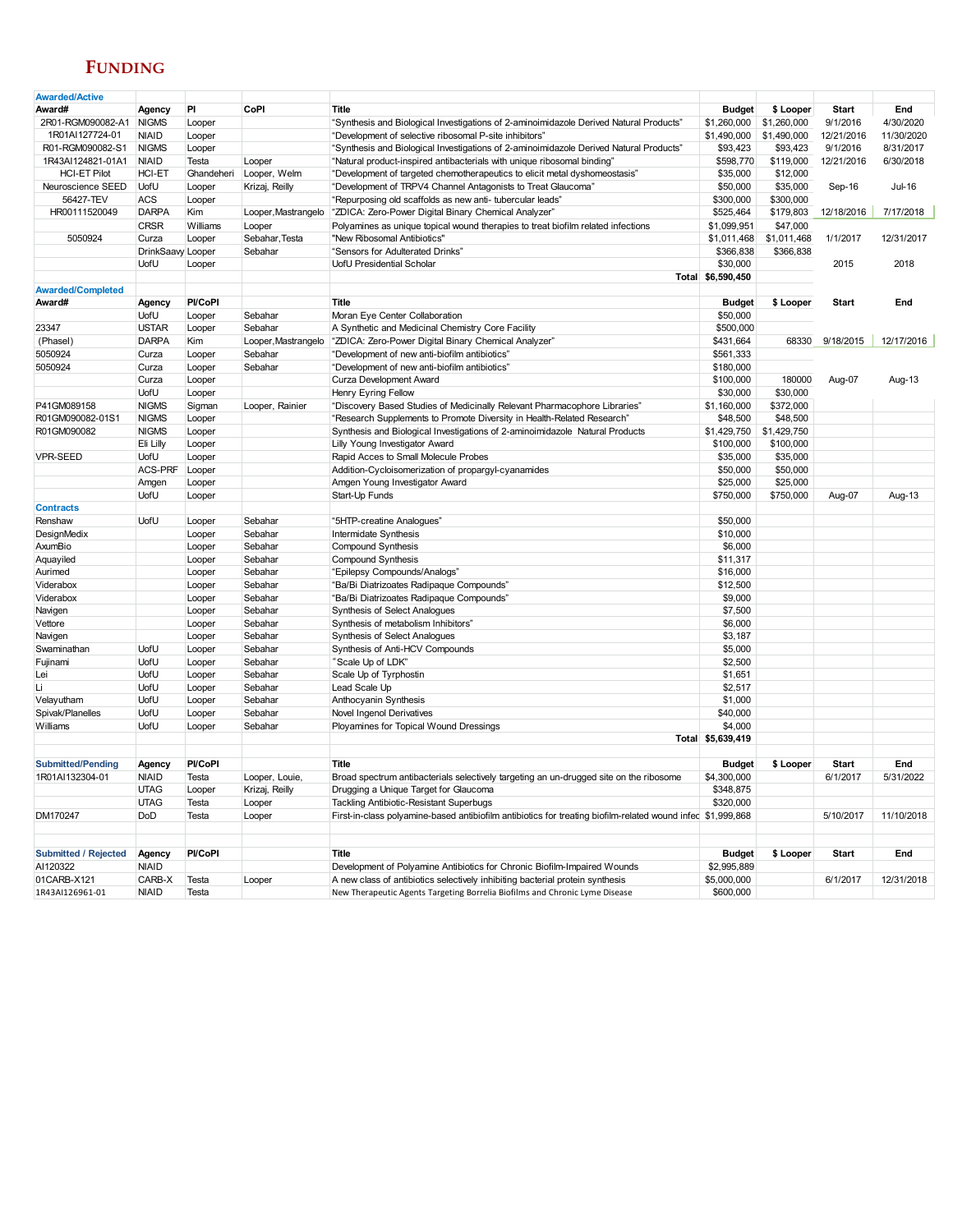## **TRAINING / LAB ROSTER**

| Name                      | Role | Degree | Year(s) | <b>Current Position</b> | Contact            |
|---------------------------|------|--------|---------|-------------------------|--------------------|
| Ryan Looper               | P    |        |         |                         | r.looper@utah.edu, |
|                           |      |        |         |                         | 617-710-3734       |
| <b>Current Co-workers</b> |      |        |         |                         |                    |
|                           |      |        |         |                         |                    |
|                           |      |        |         |                         |                    |
|                           |      |        |         |                         |                    |
|                           |      |        |         |                         |                    |
|                           |      |        |         |                         |                    |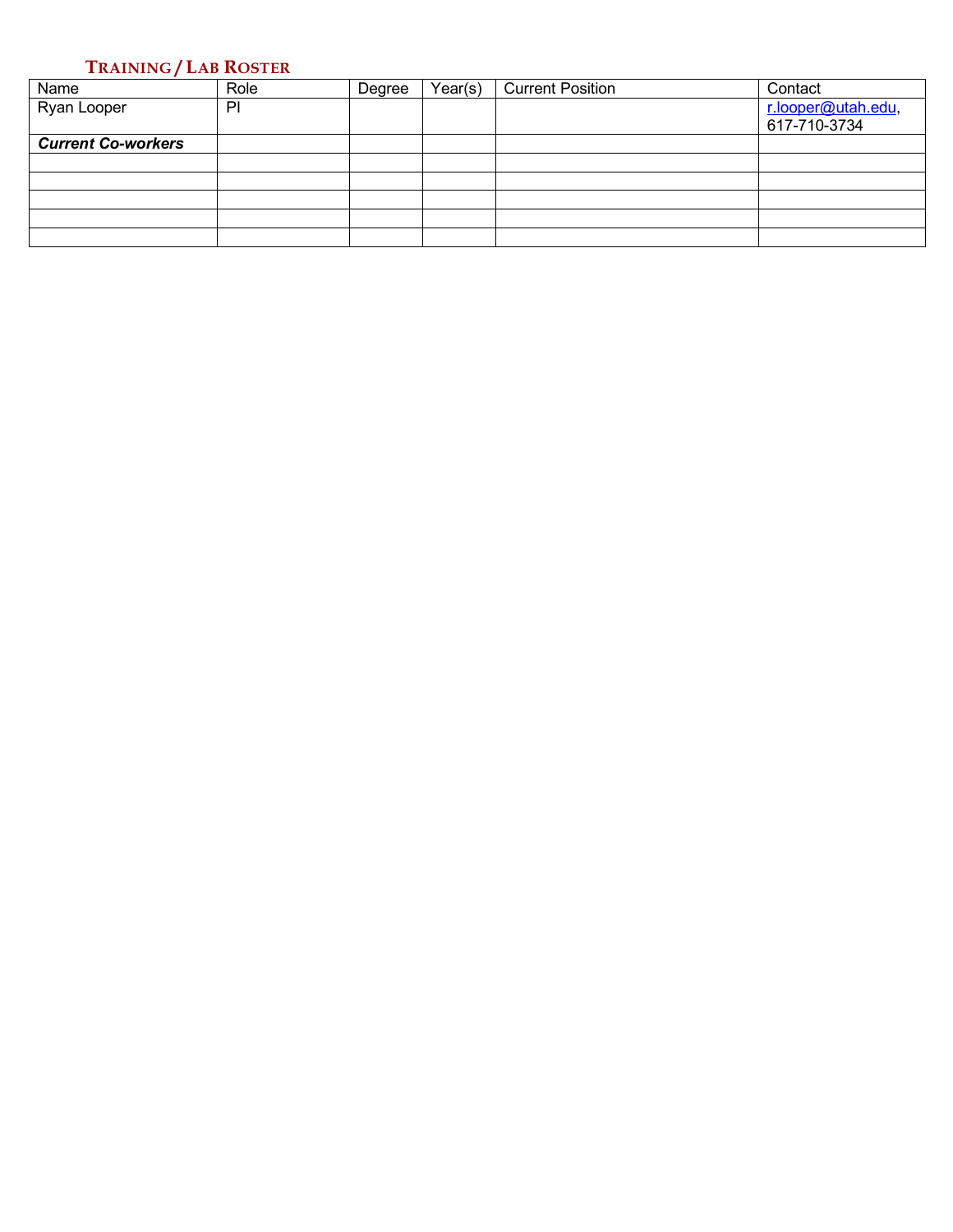| Name                                       | Role                                           | Degree          | Year               | <b>Current Position</b>                                                  |
|--------------------------------------------|------------------------------------------------|-----------------|--------------------|--------------------------------------------------------------------------|
| <b>Ryan Looper</b>                         | PI                                             |                 |                    |                                                                          |
|                                            |                                                |                 |                    |                                                                          |
| <b>Current Co-Workers</b>                  |                                                |                 |                    |                                                                          |
| Paul Sebahar, Ph.D.                        | <b>USMCC Director</b>                          |                 |                    |                                                                          |
| Dr. Charles (Chad) Testa III, Ph.D.        | <b>USMCC Director</b>                          |                 |                    |                                                                          |
| Ryan VanderLinden, Ph.D.                   | <b>USMCC Principal Scientist</b>               |                 |                    |                                                                          |
| Seth Grant, M.S.                           | <b>USMCC Principal Scientist</b>               |                 |                    |                                                                          |
| Shi Luo, B.S.                              | <b>USMCC Research Associate</b>                |                 |                    |                                                                          |
| Mark Petersen, Ph.D.                       | <b>USMCC Principal Scientist</b>               |                 |                    |                                                                          |
| <b>Travis Haussener</b>                    | <b>USMCC Principal Scientist</b>               |                 |                    |                                                                          |
| Hariprassada (Hari) Reddy Kannareddy       | Post-Doc                                       |                 |                    |                                                                          |
| <b>Anne Edwards</b>                        | <b>Graduate Student</b>                        | PhD,G6          |                    | exp. 2017 Post-doc, Richard Lee, St. Judes Research Hospital             |
| Srinivas Reddy Paladugu                    | Graduate Student                               | PhD.G6          |                    |                                                                          |
| Justin M. Salvant                          | Graduate Student                               | PhD.G5          |                    |                                                                          |
| <b>Wenxing Guo</b>                         | Graduate Student                               | PhD.G5          |                    |                                                                          |
| Samuel Broadbent                           | Graduate Student                               | PhD,G3          |                    |                                                                          |
| Cody Bender                                | Graduate Student                               | PhD, G2         |                    |                                                                          |
| <b>Matthew Nelli</b>                       | <b>Graduate Student</b>                        | PhD, G1         |                    |                                                                          |
| <b>Chintelle James</b>                     | <b>Graduate Student</b>                        | PhD, G1         |                    |                                                                          |
| <b>Kyle Nogales</b>                        | <b>Graduate Student</b>                        | PhD, G1         |                    |                                                                          |
|                                            |                                                |                 |                    |                                                                          |
| <b>Emily Kirkeby</b>                       |                                                | <b>BS</b>       |                    |                                                                          |
|                                            | Undergraduate Student<br>Undergraduate Student |                 | exp. 2017          |                                                                          |
| <b>Ben Tresco</b><br><b>Melisa Rollins</b> |                                                | BS<br><b>BS</b> | exp. 2018          |                                                                          |
| <b>Rachel Cantrell</b>                     | Undergraduate Student                          |                 | exp. 2018          |                                                                          |
|                                            | Undergraduate Student                          | <b>BS</b>       | exp.2019           |                                                                          |
|                                            |                                                |                 |                    |                                                                          |
| <b>Former CoWorkers</b>                    |                                                |                 |                    |                                                                          |
| Former Post-Docs / PhD Scientists          |                                                |                 |                    |                                                                          |
| lan McAlexander                            | <b>USMCC Employee</b>                          |                 |                    | 2014-2015 Scientist, UofU Mass-Spectrometry Facility                     |
| Kiheyok Kwon, Ph.D. (Marquette)            | Post-Doc                                       |                 |                    | 2011-2013 Senior Scientist, Samsung Inc, South Korea                     |
| Miao Yang, Ph.D. (SIOC)                    | Post-Doc                                       |                 |                    | 2011-2013 Senior Scientist, Sundia MedTech Company, China                |
| Robert Giles, Ph.D. (UofU)                 | Post-Doc                                       |                 |                    | 2007-2010 Assistant Professor, Virginia Commonwealth Univeristy          |
|                                            |                                                |                 |                    |                                                                          |
| <b>Former Graduate Students</b>            |                                                |                 |                    |                                                                          |
| Hariprassada (Hari) Reddy Kannareddy       | <b>Graduate Student</b>                        | PhD             |                    | 2016 Post-doc Looper Lab                                                 |
| <b>Charles Price</b>                       | <b>Graduate Student</b>                        | None            | 2015-2016 Deceased |                                                                          |
| Jack Mohr                                  | Graduate Student                               | <b>MS</b>       |                    | 2016 Looking for Work                                                    |
| <b>Travis Haussener</b>                    | Graduate Student                               | PhD             |                    | 2015 Scientist, USMCC                                                    |
| Joseph Gibbons                             | <b>Graduate Student</b>                        | PhD             |                    | 2015 Senior Scientist, Neutraceutical Coorporation                       |
| Catherine Serrano                          | <b>Graduate Student</b>                        | PhD             |                    | 2015 Post-Doc, Jim Sacchetinni, Texas A&M                                |
| Dolan Dean                                 | Graduate Student                               | <b>MS</b>       |                    | 2013 Scientist, Serepta Therapeutics                                     |
| Vasudev Bhonde                             | <b>Graduate Student</b>                        | PhD             |                    | 2013 Post-Doc, Steve Buchwald, MIT, now Scientist at Eastman Kodack      |
| Richard Nkansah                            | Graduate Student                               | <b>MS</b>       |                    | 2012 Scientist, Bend Research                                            |
| Morgan Gainer                              | Graduate Student                               | PhD             |                    | 2012 Lecturer Univ. California Santa Barbara                             |
| Daichi Ito                                 | Graduate Student                               | <b>MS</b>       |                    | 2011 Myriad Genetics                                                     |
| John Sullivan                              | Graduate Student                               | <b>MS</b>       |                    | 2007-2010 Scientific Manager, Dept of Chemistry, Washington State Univ.  |
|                                            |                                                |                 |                    |                                                                          |
| <b>Former Undergraduate Students</b>       |                                                |                 |                    |                                                                          |
| <b>Karlee Stokes</b>                       | Undergraduate Student                          | <b>BS</b>       | 2017               |                                                                          |
| Daniel Kurek                               | Undergraduate Student                          | BS              |                    | 2016 PhD Student, Univ. British Columbia                                 |
| Scott Eldridge                             | Undergraduate Student                          | <b>BS</b>       |                    | 2015 Medical School, University of Utah                                  |
| Janelle Trieu                              | Undergraduate Student                          | <b>BS</b>       |                    | 2014 Pharmacy School, UofU                                               |
| <b>Tyler Baldwin</b>                       | Undergraduate Student                          | <b>BS</b>       |                    | 2014 Unknown                                                             |
| James Mack                                 | Undergraduate Student                          | BS              |                    | 2012 PhD Student w/ Justin DuBois, Stanford                              |
| Harrison Jones                             | Undergraduate Student                          | <b>BS</b>       |                    | 2010 MD-PhD student, Dartmouth                                           |
| <b>Matthew Hess</b>                        | Undergraduate Student                          | <b>BS</b>       |                    | 2010 US Air Force                                                        |
| Karianne Rencher                           | Undergraduate Student                          | <b>BS</b>       |                    | 2010 Unknown                                                             |
| Nitasha Bennett                            | Undergraduate Student                          | BS              |                    | 2009 PhD w/ Laura Kiessling (U. Wisc), Post-doc with Darrell Irvne (MIT) |
|                                            |                                                |                 |                    |                                                                          |
| <b>Former Visiting Scholars</b>            |                                                |                 |                    |                                                                          |
| Kristina Melnik                            | Braunschweig MS student                        | <b>MS</b>       | 2015               |                                                                          |
| Yu Takahashi                               | Visiting PhD Student                           | <b>MS</b>       |                    | 2011-2012 (COE Fellow from Keiji Tanino's Lab)                           |
| Sing Ting Li                               | Braunschweig MS student                        | <b>MS</b>       | 2011               |                                                                          |
| Alex Cichosh                               | Braunschweig MS student                        | <b>MS</b>       | 2010               |                                                                          |
| Martin Hoffman                             | Braunschweig MS student                        | <b>MS</b>       | 2010               |                                                                          |
|                                            |                                                |                 |                    |                                                                          |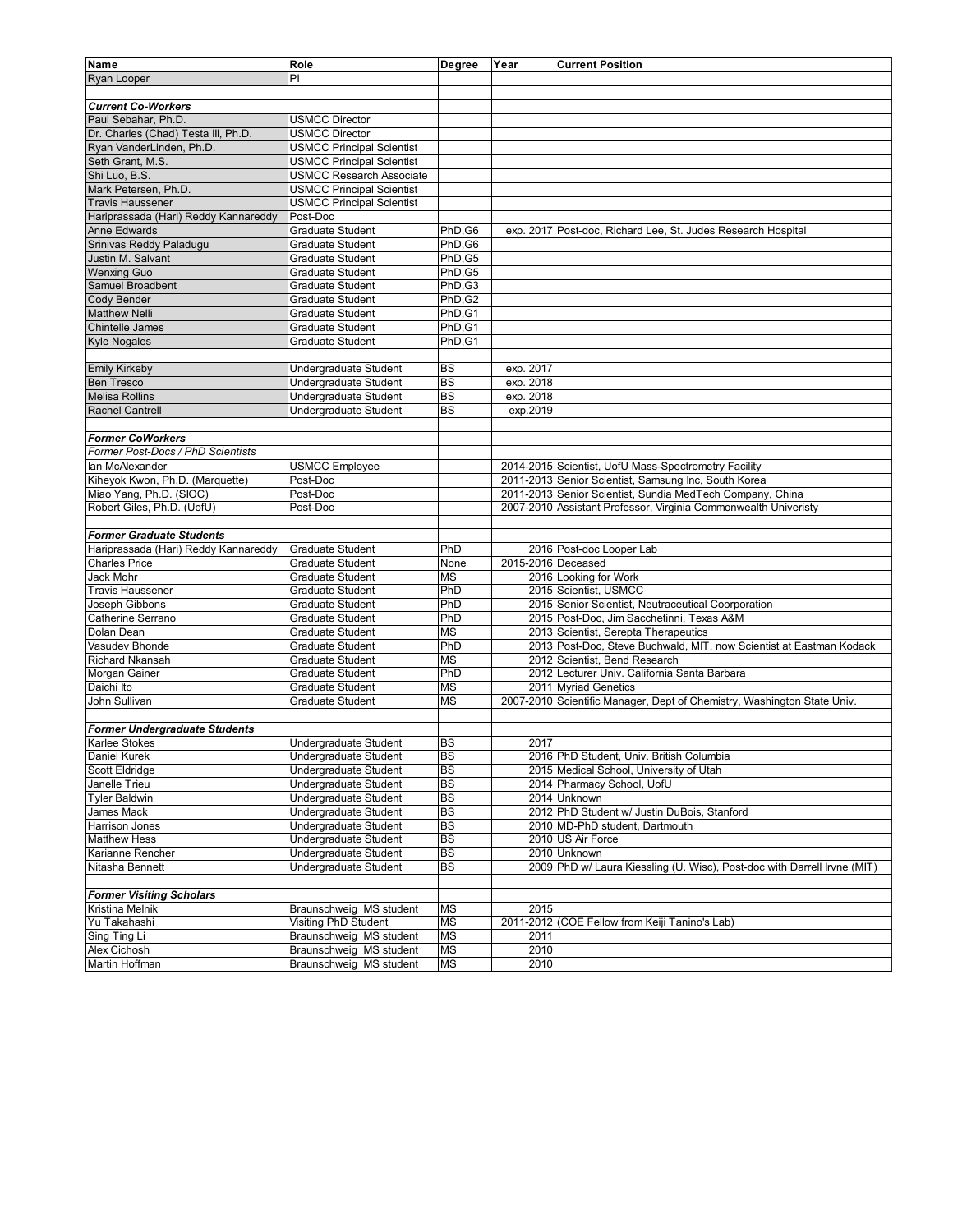# **DEPARTMENT / UNIVERSITY SERVICE**

| Department of Chemistry Faculty Search Committee (Co-Chair)                                                                           | 2021-2022       |
|---------------------------------------------------------------------------------------------------------------------------------------|-----------------|
| Department of Bioengineering Internal Review Committee                                                                                | 2021            |
| Department of Chemistry Faculty Instructor Search Committee                                                                           | 2021-2022       |
| Department RPT /TFR Committee                                                                                                         | 2021            |
| Department of Chemistry NMR Director Search Committee 2021                                                                            |                 |
| Department of Chemistry Safety Committee (Chair)                                                                                      | 2019-present    |
| Department Liaison for Mass Spec Core Facility                                                                                        | 2018-present    |
| Department Liaison for Med Chem Core Facility                                                                                         | 2013-present    |
| Department of Chemistry Facilities Committee                                                                                          | 2018-present    |
| [Highlights: Supported applications for successful acquisition of new NMR spectrometer, diffractometer<br>and Helium Recovery System] |                 |
| College of Science's "Understanding the Science" Panel                                                                                | 2020-2021       |
| <b>Department RPT Committee</b>                                                                                                       | 2020            |
| Department of Chemistry Space Committee                                                                                               | 2018-2019       |
| Department of Chemistry Faculty Search Committee                                                                                      | 2014-2017       |
| <b>USTAR Faculty Search Committee</b>                                                                                                 | 2013-2015       |
| Dean's Kitchen Cabinet                                                                                                                | 2013-2015       |
| Department of Chemistry Admissions Committee                                                                                          | 2007-2010, 2013 |
| Chair, Biological Division                                                                                                            | 2013-2015       |
| Chair, Organic Division                                                                                                               | 2013-present    |
| College of Science Council Member                                                                                                     | 2013-2018       |
| <b>Thatcher Building Committee</b>                                                                                                    | 2010-2013       |
| Science day at the U                                                                                                                  | 2010            |
| <b>Biological Chemistry Program Admissions Committee</b>                                                                              | 2007-2008       |
| Organic & Biological Seminar Coordinator                                                                                              | 2007-2012       |
| <b>Biological Chemistry Student Advising Committee</b>                                                                                | 2007-2011       |
| <b>Faculty Search Committee</b>                                                                                                       | 2008-2009       |

#### **PROFESSIONAL SERVICE**

Co-developer / organizer (with A. Barrett and M. VanNewhenzie): Robert M. Williams Memorial Lectureship, Steamboat Conference on Medicinal Chemistry.

| Proposal Review:                                    |            |
|-----------------------------------------------------|------------|
| National Institutes of Health (SBCA, ad-Hoc member) | 2020       |
| <b>National Science Foundation</b>                  | 2016-2017  |
| Petroleum Research Fund                             | 2012, 2015 |

Referee for Manuscripts: Science, *J. Am. Chem. Soc., Angewante Chemie, Chem. Sci., J. Org. Chem., Org. Lett., Bioorg. Med. Chem., Tetrahedron and Tetrahedron Lett.* 

# **TEACHING**

| <b>Semester</b>          | <b>Course</b>       | Title                                     | <b>Role</b>   |
|--------------------------|---------------------|-------------------------------------------|---------------|
| <sup>†</sup> Spring 2007 | CHEM E2b            | <b>Organic Chemistry II</b>               | Co-Instructor |
| <sup>‡</sup> Fall 2007   | <b>CHEM</b><br>7200 | <b>Contemporary Organic Synthesis</b>     | Instructor    |
| <sup>‡</sup> Spring 2008 | <b>CHEM</b><br>7280 | <b>Applied Organic Spectroscopy</b>       | Instructor    |
| <sup>‡</sup> Fall 2008   | <b>CHEM</b><br>7200 | <b>Contemporary Organic Synthesis</b>     | Instructor    |
| <sup>‡</sup> Spring 2009 | <b>CHEM</b><br>2321 | <b>Honors Organic Chemistry</b>           | Instructor    |
| <sup>‡</sup> Spring 2009 | <b>MDCH 6995</b>    | <b>Medicinal and Biological Chemistry</b> | Lecturer      |